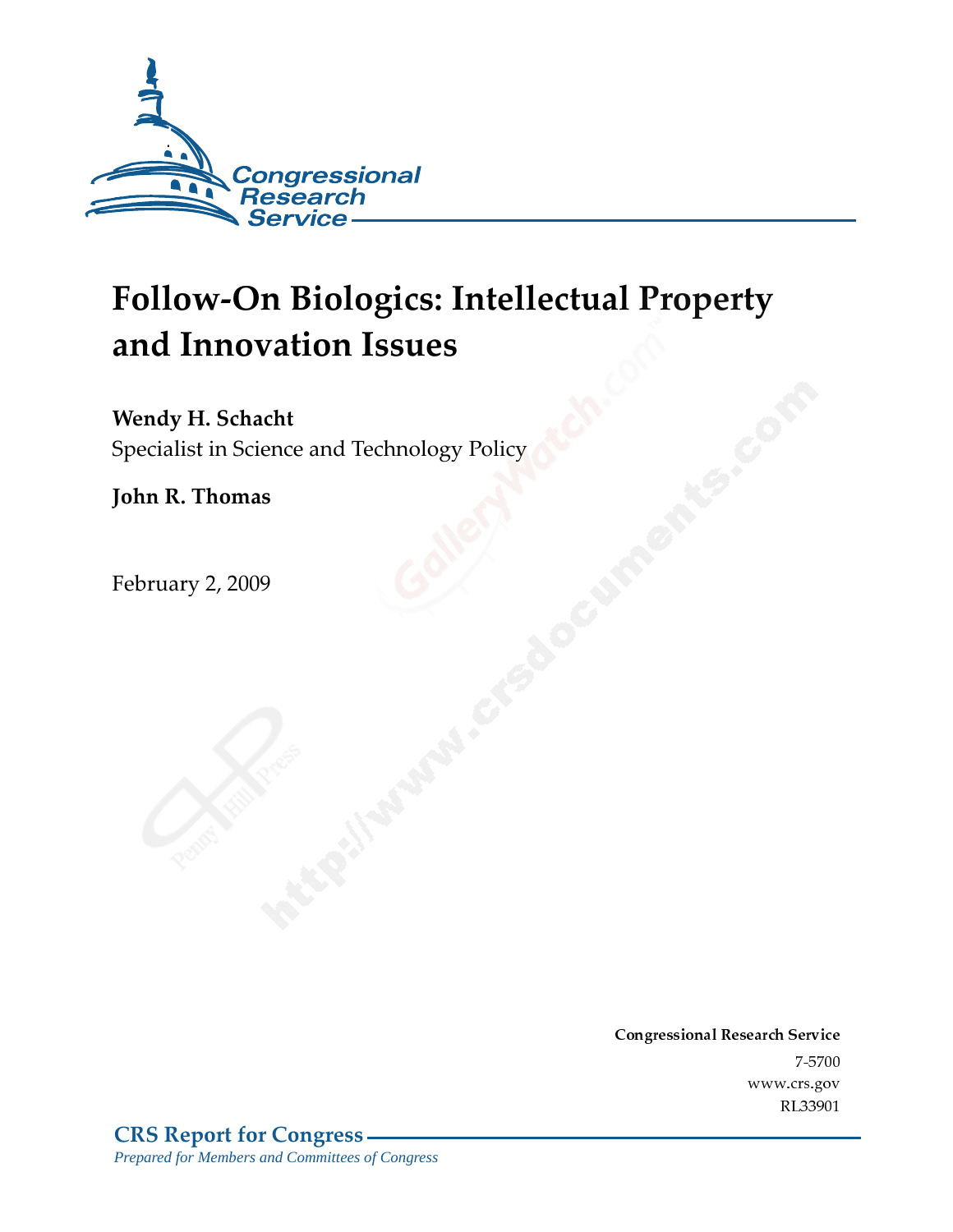# Summary

Biologics, which are sometimes termed biopharmaceutials or biotechnology drugs, have begun to play an increasingly important role in U.S. health care. Not only are sales of biologics growing rapidly, some experts estimate that in coming years half of all newly approved drugs will result from biotechnology.

A number of patents pertaining to certain biological products will expire in the near future. Some congressional concern has been voiced over the possibility that these patent expirations may not be accompanied by the introduction of competing, lower-cost biologics in the marketplace. With respect to traditional pharmaceuticals, the Drug Price Competition and Patent Term Restoration Act of 1984, a statute commonly known as the "Hatch-Waxman Act," is widely believed to have encouraged the availability of generic substitutes for brand-name pharmaceuticals upon patent expiration. The Act in part permitted the Food and Drug Administration to expedite its marketing approval proceedings with respect to generic drugs.

Some observers believe that the Hatch-Waxman Act's accelerated marketing approval provisions do not comfortably apply to biologics, however. Biologics differ significantly from traditional small-molecule pharmaceuticals in their size, structural complexity, and method of manufacture. Competitors who wish to develop follow-on biologics may face difficult, and even insurmountable difficulties in demonstrating that their product is equivalent to a particular brandname biologic. Other commentators assert that different kinds of biologics vary considerably in their size and structure, and believe that existing Hatch-Waxman mechanisms are appropriately applied to many biologics.

The patent system also plays a role in regulating competition in the biologics market. Patent protection is available for biologics in many circumstances, although the scope of protection may be limited by legal principles that restrict the availability of proprietary rights in naturally occurring substances.

Several bills introduced in the  $110^{th}$  Congress, including H.R. 1038, S. 623, H.R. 1956, S. 1505, S. 1695, and H.R. 5629 would have created an expedited marketing approval pathway for followon biologics within the Public Health Service Act. The bills varied in important details, such as the need for the FDA to have promulgated regulatory guidance with respect to particular product classifications prior to receiving follow-on applications. Certain of these bills would have established specialized patent dispute resolution proceedings with respect to follow-on biologics. A number also would have created varying periods of data exclusivity for biologic products, both in favor of brand-name firms and follow-on companies.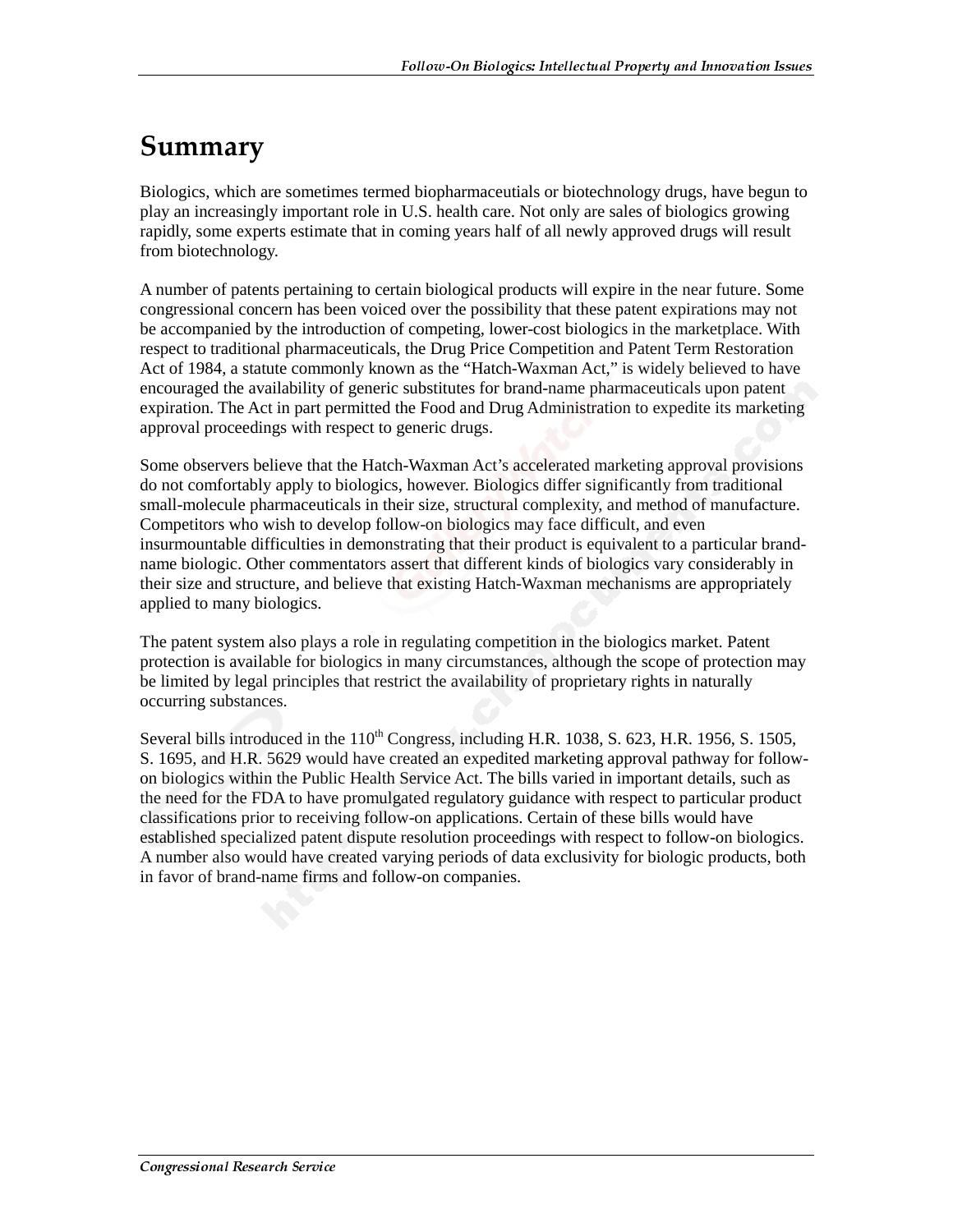# **Contents**

# Contacts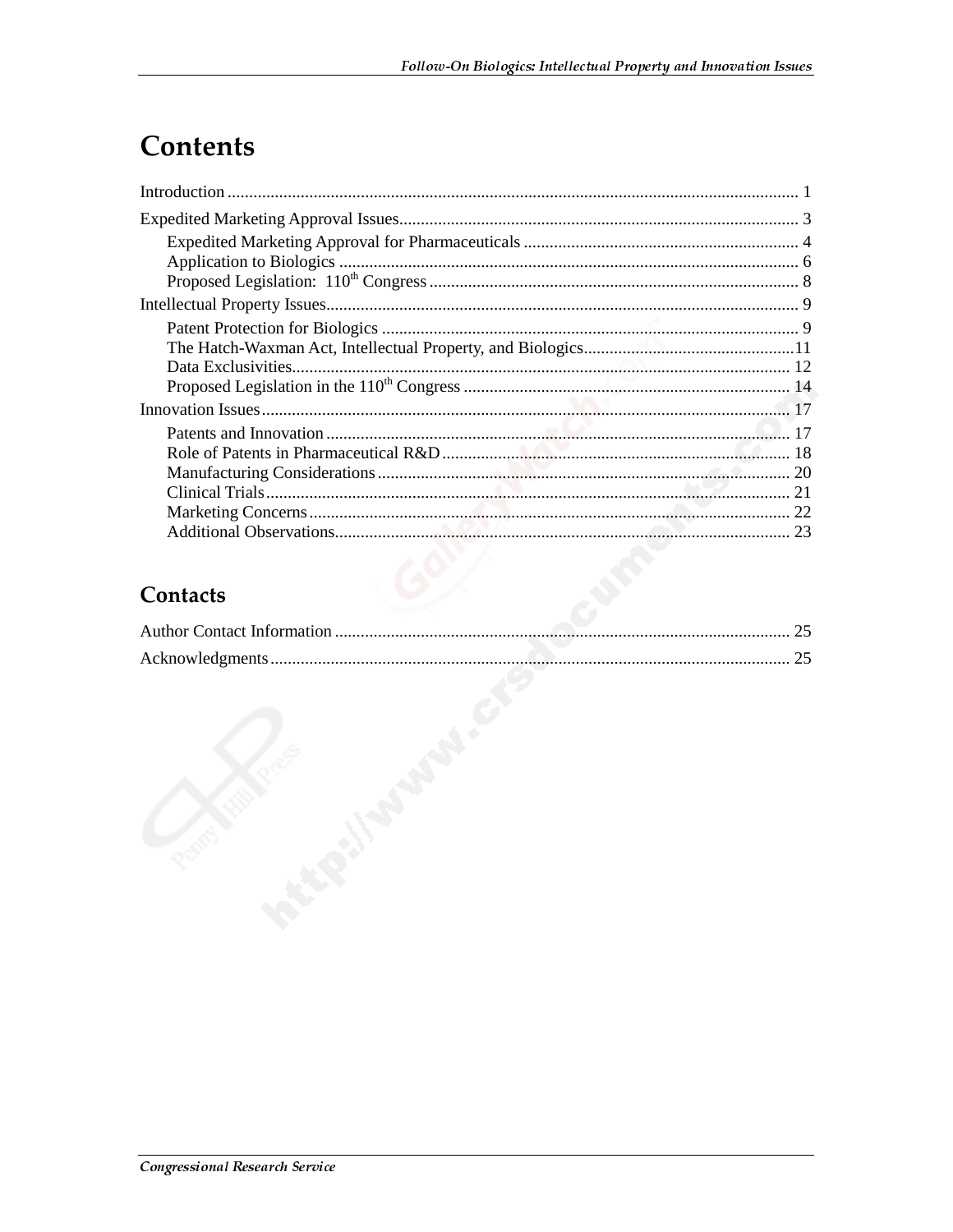# <u>Introduction</u>

j

Longstanding congressional interest in the availability and cost of pharmaceuticals has focused attention upon the increasingly significant class of drugs known as "biologics."<sup>1</sup> Observers agree that the biologics market is rapidly expanding by any number of measures, including the quantity of approved products, the size of the market, and the importance of these drugs to the health of U.S. citizens. The Food and Drug Administration (FDA) issued marketing approval on 36 biotechnology drugs in 2002; it also approved 37 in the following year, 40 in 2004, 38 in 2005, and 36 in 2006.<sup>2</sup> While the number of approvals declined in 2007, many more new biologics reportedly are in the pipeline and/or in the approval process.<sup>3</sup> Today, 20% of the drugs on the market are biologics.<sup>4</sup> Federico Polliano, head of business development at BioGeneriX, a biotechnology company, projects that 50% of approved pharmaceuticals in 2010 will be the result of biotechnology.<sup>5</sup>

Dramatic growth in the number of approved drugs has been accompanied by a similar expansion in sales. IMS Health, a consulting firm, found that in 2005, the size of the U.S. biologics market was on the order of \$52 billion. According to its analysis, the biologics market grew at a rate of 17%, greater than any other portion of the pharmaceutical market.<sup>6</sup> Some experts further project that the global biologics market will expand to  $$67$  billion by  $2010$ .<sup>7</sup> Awareness of the increasing importance of biopharmaceuticals has been accompanied by an appreciation that patents covering many of these products will soon expire. Andrew Forman of WR Hambrecht concludes, for example, that \$20 billion in biotech drugs worldwide will be off patent by  $2010<sup>8</sup>$ 

<sup>&</sup>lt;sup>1</sup> The term "biologic" has been described as "poorly defined," and its precise parameters are themselves subject to debate. *See* David M. Dudzinski, "Reflections on Historical, Scientific, and Legal Issues Relevant to Designing Approval Pathways for Generic Versions of Recombinant Protein-Based Therapeutics and Monoclonal Antibodies," 60 *Food and Drug Law Journal* (2005), 143. The Public Health Service defines the term "biological product" to mean "a virus, therapeutic serum, toxin, antitoxin, vaccine, blood, blood component or derivative, allergenic product, or analogous product, or arsphenamine or derivative of arsphenamine (or any other trivalent organic arsenic compound), applicable to the prevention, treatment, or cure of a disease or condition of human beings." 42 U.S.C. § 262(i) (2006). Biologics are also sometimes termed "biotechnology drugs" or "biopharmaceuticals." Dudzinski at 143.

<sup>2</sup> Biotechnology Industry Organization, available at http://www.bio.org and Ernst & Young, *Beyond Borders, Global Biotechnology Report 2007*, 25.

<sup>3</sup> Kerry A. Dolan, "Biology Rising," *Forbes.com*, May 12, 2006, available at http://www.forbes.com/2006/05/12/ merck-pfizer-amgen-cz\_kd\_0512biologics\_print.html.

<sup>4</sup> Ernst & Young, *Beyond Borders, Global Biotechnology Report 2008*,

http://www.ey.com/Global/assets.nsf/International/Industry\_Biotechnology\_Beyond\_Borders\_2008/\$file/Biotechnolog y\_Beyond\_Borders\_2008.pdf.

<sup>5</sup> "Biogenerics: A Difficult Birth?" *IMS Global Insights*, available at http://www.imshealth.com.

<sup>6</sup> Nicole Gray, "Harbingers of Change," *Pharmaceutical Executive*, May 2005, available at http://www.imshealth.com; Nicole Gray, "Keeping Pace with the Evolving Pharmaceutical Business Model," *Pharmaceutical Executive*, May 2006, available at http://www.imshealth.com.

<sup>7</sup> Ramsey Baghdadi, "Biogenerics Are Happening: Slowly, Product-By-Product," *The RPM Report*, January 2006, available at http://www.theRPMreport.com.

<sup>8</sup> Aaron Smith, "Barr's Risky \$2.5 Billion Bid for Biogenerics," *CNNMoney.com*, September 15, 2006. *See also* Research and Markets, "The Biogenerics Market Outlook: An Analysis of Market Dynamics, Growth Drivers and Leading Players," *Business Wire*, September 12, 2005, available at http://www.findarticles.com/p/articles/mi\_mOEIN/ is\_2005\_Sept\_12/ai\_n15382946/print.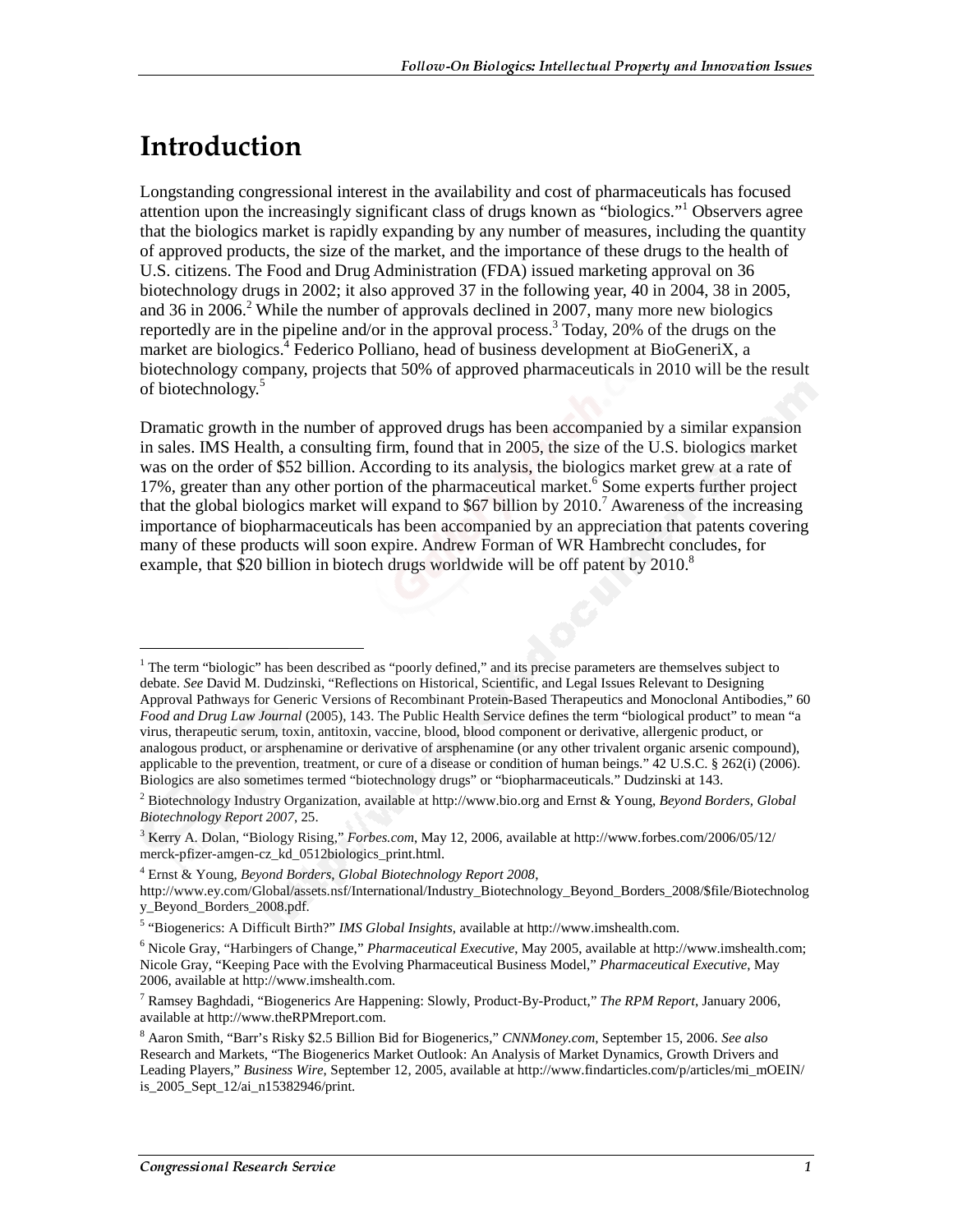Some commentators have expressed concerns that patent expirations may not be accompanied by the introduction of competing, lower-cost biologics in the marketplace.<sup>9</sup> In the traditional pharmaceutical market, generic substitutes commonly become available to consumers as patents on brand-name drugs expire due to the provisions of the Drug Price Competition and Patent Term Restoration Act of 1984, a statute commonly known as the "Hatch-Waxman Act."<sup>10</sup> This legislation introduced several significant changes to both the patent law and the food and drug law established by the Federal Food, Drug, and Cosmetics Act. Among them were expedited marketing approval pathways that eliminated, in whole or in part, the need for firms to conduct expensive and time-consuming clinical trials when they bring generic equivalents of brand-name drugs to market.<sup>11</sup> The Hatch-Waxman amendments were designed to facilitate the rapid introduction of lower-cost generic drugs, while at same time promoting innovation in the pharmaceutical industry.12

Technical factors may limit the effectiveness of the Hatch-Waxman amendments to biologics, however. Biologics differ significantly from traditional pharmaceuticals in their complexity and method of manufacture. Typical pharmaceutical products consist of small molecules, on the order of dozens of atoms, that may be readily characterized and reproduced through well-understood chemical processes. In contrast, biologics are often made up of millions of atoms, feature a more complex structure than traditional pharmaceuticals, and are manufactured from living cells through biological processes.<sup>13</sup> As a result, the technical challenges that a competitor faces in developing a product that may be viewed as equivalent to a particular brand-name biologic product may be considerable, and in some cases perhaps even insurmountable.<sup>14</sup> For this reason, many experts do not describe competing biologic products as "generics," as is the case for a small-molecule pharmaceuticals; the terms "follow-on biologic" or "biosimilar" are commonly used instead.15

Some commentators assert that these technical challenges may also mean that the expedited approval pathways available under the Hatch-Waxman Act do not comfortably apply to biologics most of which are approved under provisions of the Public Health Services Act (PHS Act). Because the complexity of biologics is an order of magnitude greater than that associated with pharmaceuticals, they say, an expedited marketing approval protocol would not ensure patient safety to the degree possible with respect to traditional drugs.<sup>16</sup> Others observe that different kinds of biologics vary considerably in their size and structure, and believe that existing Hatch-Waxman mechanisms provide appropriate regulatory oversight for less complex biologics and also should be extended to those biologics approved under the PHS Act. These observers further

1

<sup>9</sup> *See* Dudzinski*,* supra.

<sup>10</sup> P.L. 84-417, 98 Stat. 1585 (1984).

<sup>11</sup> *See* 21 U.S.C. § 355(b)(2) (2006) (with respect to § 505(b)(2) applications); *id.* § 355(j)(1) (with respect to ANDAs).

<sup>12</sup> *See* John R. Thomas, *Pharmaceutical Patent Law* (Bureau of National Affairs, 2005) and CRS Report RL30756, *Patent Law and Its Application to the Pharmaceutical Industry: An Examination of the Drug Price Competition and Patent Term Restoration Act of 1984 ("The Hatch-Waxman Act")*, by Wendy H. Schacht and John R. Thomas.

<sup>13</sup> *See* Melissa R. Leuenberger-Fisher, "The Road to Follow On Biologics: Are We There Yet?," 23 *Biotechnology Law Report* (August 2004), 389.

<sup>14</sup> *See* Dawn Willow, "The Regulation of Biologic Medicine: Innovators' Rights and Access to Healthcare," 6 *Chicago-Kent Journal of Intellectual Property* (2006), 32.

<sup>15</sup> *Id.*

<sup>16</sup> *See* Dudzinski, *supra* (noting such concerns).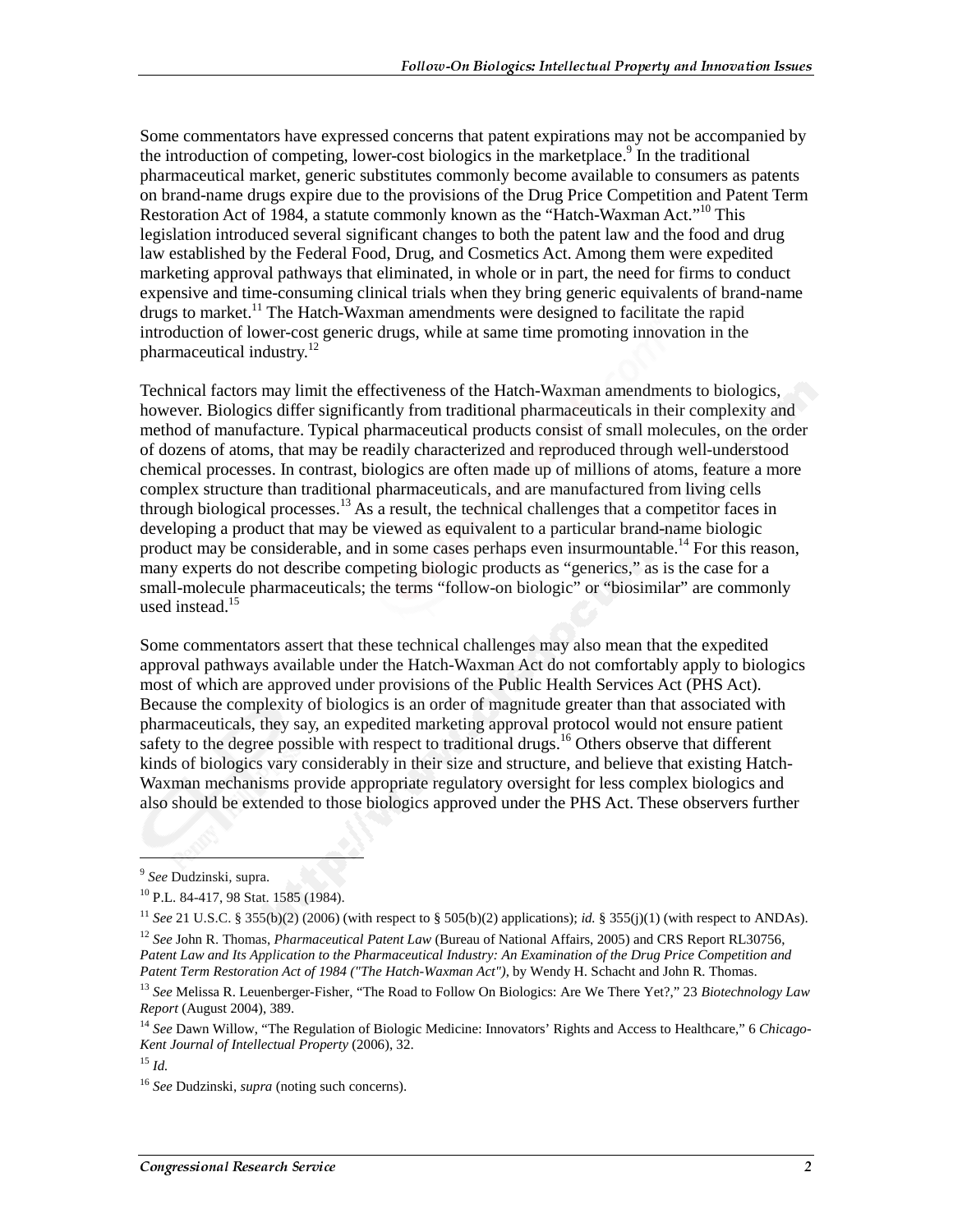explain that as scientific knowledge progresses, understanding of biologics will increase, thereby allowing expanded use of current procedures.<sup>17</sup>

FDA marketing approval is not the only gatekeeper to competition in the biologics market. The patent system also has a role to play. Although patent protection may be available for biologics in many circumstances, these patents may be limited by legal principles that restrict proprietary rights in naturally occurring substances.<sup>18</sup> Further, although key patents on many biologics are set to expire, other products may potentially remain protected by patents for many years to come. In recognition that the public possesses an interest in prompt challenges to drug patents that are believed to have been improvidently granted, the Hatch-Waxman Act introduced incentives for firms to bring such challenges along with special procedures for resolving them in the courts.<sup>19</sup>

This report reviews doctrinal and policy issues pertaining to follow-on biologics. The report first introduces the application of federal food and drug legislation to follow-on biologics. It next turns to the patent implications of marketing follow-on biologics. Following this review of substantive law, the remainder of the report introduces innovation policy issues pertaining to follow-on biologics.

# **Expedited Marketing Approval Issues**

Efforts to speed approval of follow-on biologics have been based upon the Hatch-Waxman Act.<sup>20</sup> Enacted in 1984, that statute amended the Federal Food, Drug, and Cosmetic Act (FDC Act) in part by introducing two regulatory pathways allowing for the expedited marketing approval of generic pharmaceuticals. Many policy and industry experts agree that the Hatch-Waxman Act has significantly effected the availability of generic substitutes for brand name drugs.<sup>21</sup> Generics are often rapidly available after patent expiration, commonly at lower prices than the brand-name original. Concurrently, given the increasing investment in research and development (R&D) and the gains in research intensity of the pharmaceutical industry, it appears that the 1984 Act has not deterred the search for, and the development of, new drugs. $<sup>2</sup>$ </sup>

At issue is whether the existing Hatch-Waxman Act protocols, or a similar construct created through new legislation, could be effectively implemented for follow-on biologics. The difficulty characterizing biologics, along with the importance of manufacturing techniques to the final product, have created debate around the applicability of expedited marketing approval mechanisms for these products. This report next describes issues pertaining to the accelerated marketing approval of follow-on biologics.

l

<sup>17</sup> *See* Narinder S. Banait, *Follow-on Biological Products—Legal Issues*, 2005, available at http://www.fenwick.com/ docstore/Publications/IP/follow-on.pdf.

<sup>18</sup> *See, e.g,* J.E.M. Ag Supply v. Pioneer Hi-Bred Int'l, Inc., 534 U.S. 124, 130 (2001) (explaining patent law principle that "products of nature" are not eligible for patenting, but that patents may be available for "human-made inventions" resulting from the use of biotechnology).

<sup>19</sup> *See* Thomas, *supra* note 11.

<sup>20</sup> P.L. 84-417, 98 Stat. 1585 (1984).

<sup>21</sup> For additional information see CRS Report RL30756, *Patent Law and Its Application to the Pharmaceutical Industry: An Examination of the Drug Price Competition and Patent Term Restoration Act of 1984 ("The Hatch-Waxman Act")*, by Wendy H. Schacht and John R. Thomas, and CRS Report RL32377, *The Hatch-Waxman Act: Legislative Changes Affecting Pharmaceutical Patents*, by Wendy H. Schacht and John R. Thomas.

<sup>22</sup> *See* Thomas, *supra*.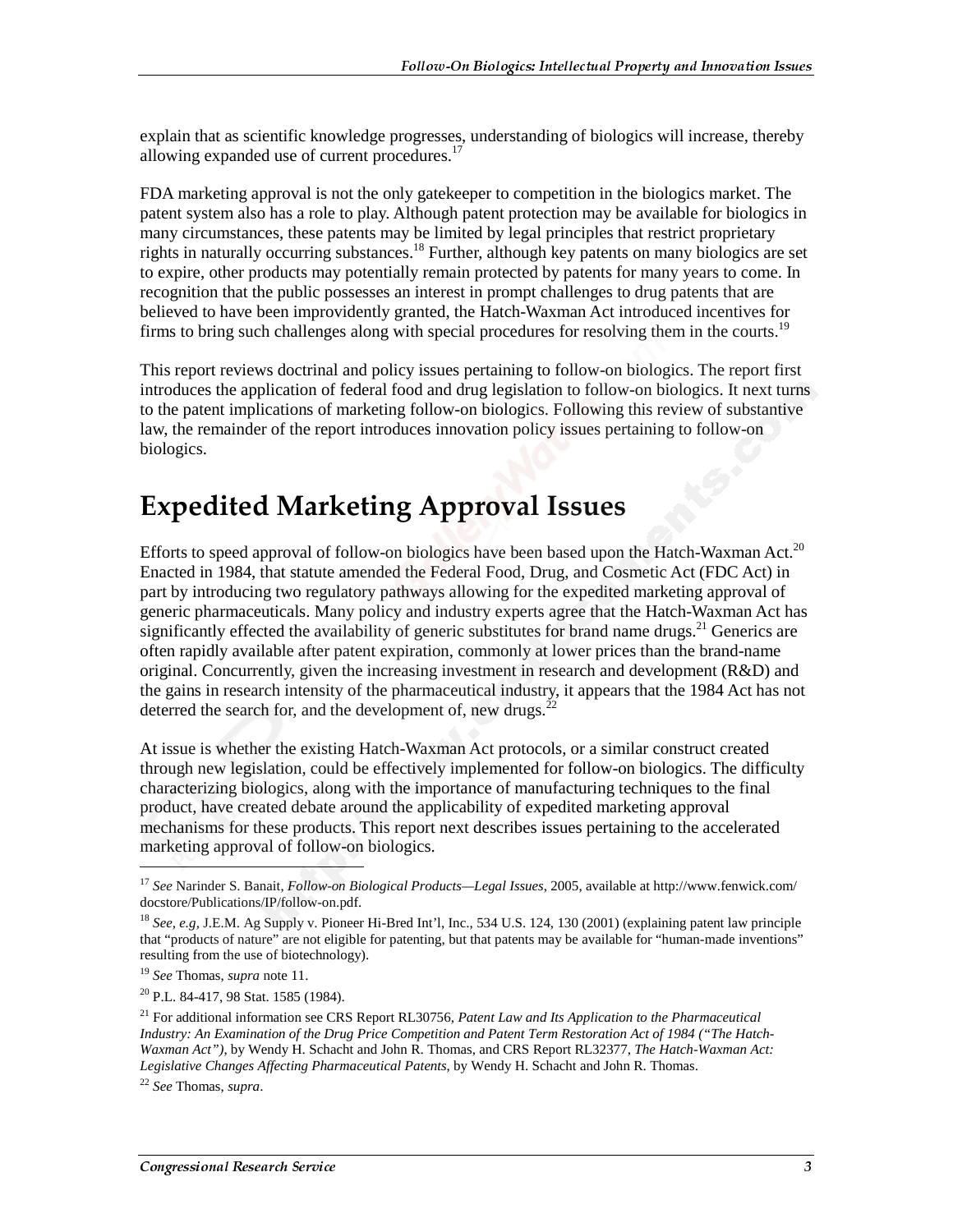### **Expedited Marketing Approval for Pharmaceuticals**

The FDC Act has, since 1962, prohibited the marketing of a "new drug" unless that drug meets certain safety and efficacy standards. Sponsors of new drugs must submit, among other documents, a New Drug Application (NDA) demonstrating that these standards have been met in order to obtain marketing approval. A typical NDA is a complex, lengthy document that presents clinical data; chemistry, manufacturing and controls; nonclinical pharmacology and toxicology; safety update reports; and other salient information.<sup>23</sup> Brand-name drug companies commonly devote considerable resources, over many years, to complete the studies necessary to submit a NDA.

Prior to the passage of the Hatch-Waxman Act, the federal food and drug law contained no separate provisions addressing generic versions of drugs that had previously been approved.<sup>24</sup> The result was that a would-be generic drug manufacturer most often had to file its own NDA in order to market its drug.<sup>25</sup> Some generic manufacturers were forced to prove independently that the drugs were safe and effective, even though their products were chemically identical to those of previously approved drugs. Some commentators believed that the approval of a generic drug was a needlessly costly, duplicative, and time-consuming process prior to the Hatch-Waxman Act.<sup>26</sup> These observers noted that although patents on important drugs had expired, manufacturers were not moving to introduce generic equivalents for these products due to the level of resource expenditure required to obtain FDA marketing approval.<sup>27</sup>

In response to this concern, the Hatch-Waxman Act created two new types of applications for marketing approval of a generic pharmaceutical. One is termed an "Abbreviated New Drug Application" (ANDA).<sup>28</sup> An ANDA may be filed, generally speaking, if the active ingredient, route of administration, the dosage form, and the strength of the new drug are the same as those of the approved drug. An ANDA allows a generic drug manufacturer to rely upon the safety and efficacy data of the original manufacturer. The availability of an ANDA typically permits a generic manufacturer to avoid the costs and delays associated with filing a full-fledged NDA. ANDAs also allow a generic manufacturer, in many cases, to place its FDA-approved bioequivalent drug on the market as soon as any relevant patents expire.<sup>29</sup>

<sup>23</sup> *See* Apotex Inc. v. FDA, 393 F.3d 210, 212 (D.C. Cir. 2004).

<sup>24</sup> *See* Alfred B. Engelberg, "Special Patent Provisions for Pharmaceuticals: Have They Outlived Their Usefulness?" 39 *IDEA: J. L. & TECH*. 389, 396 (1999).

<sup>&</sup>lt;sup>25</sup> See James J. Wheaton, "Generic Competition and Pharmaceutical Innovation: The Drug Price Competition and Patent Term Restoration Act of 1984," 34 *CATH. UNIV. L. REV.* 433, 439 (1986).

<sup>26</sup> *See, e.g.,* Justina A. Molzon, "The Generic Drug Approval Process," 5 *J. PHARM. & L.* 275, 276 (1996) ("The Act streamlined the approval process by eliminating the need for [generic drug] sponsors to repeat duplicative, unnecessary, expensive and ethically questionable clinical and animal research to demonstrate the safety and efficacy of the drug product.").

<sup>27</sup> *See* Jonathon M. Lave, "Responding to Patent Litigation Settlements: Does the FTC Have It Right Yet?" 64 *U. PITT. L. REV.* 201, 202 (2002) ("Hatch-Waxman has also increased the generic drug share of prescription drug volume by almost 130% since its enactment in 1984. Indeed, nearly 100% of the top selling drugs with expired patents have generic versions available today versus only 35% in 1983.").

<sup>28 21</sup> U.S.C. § 355(j)(1) (2006).

<sup>29</sup> *See, e.g.,* Sarah E. Eurek, "Hatch-Waxman Reform and Accelerated Entry of Generic Drugs: Is Faster Necessarily Better?" 2003 *DUKE L. & TECH. REV.* 18 (August 13, 2003).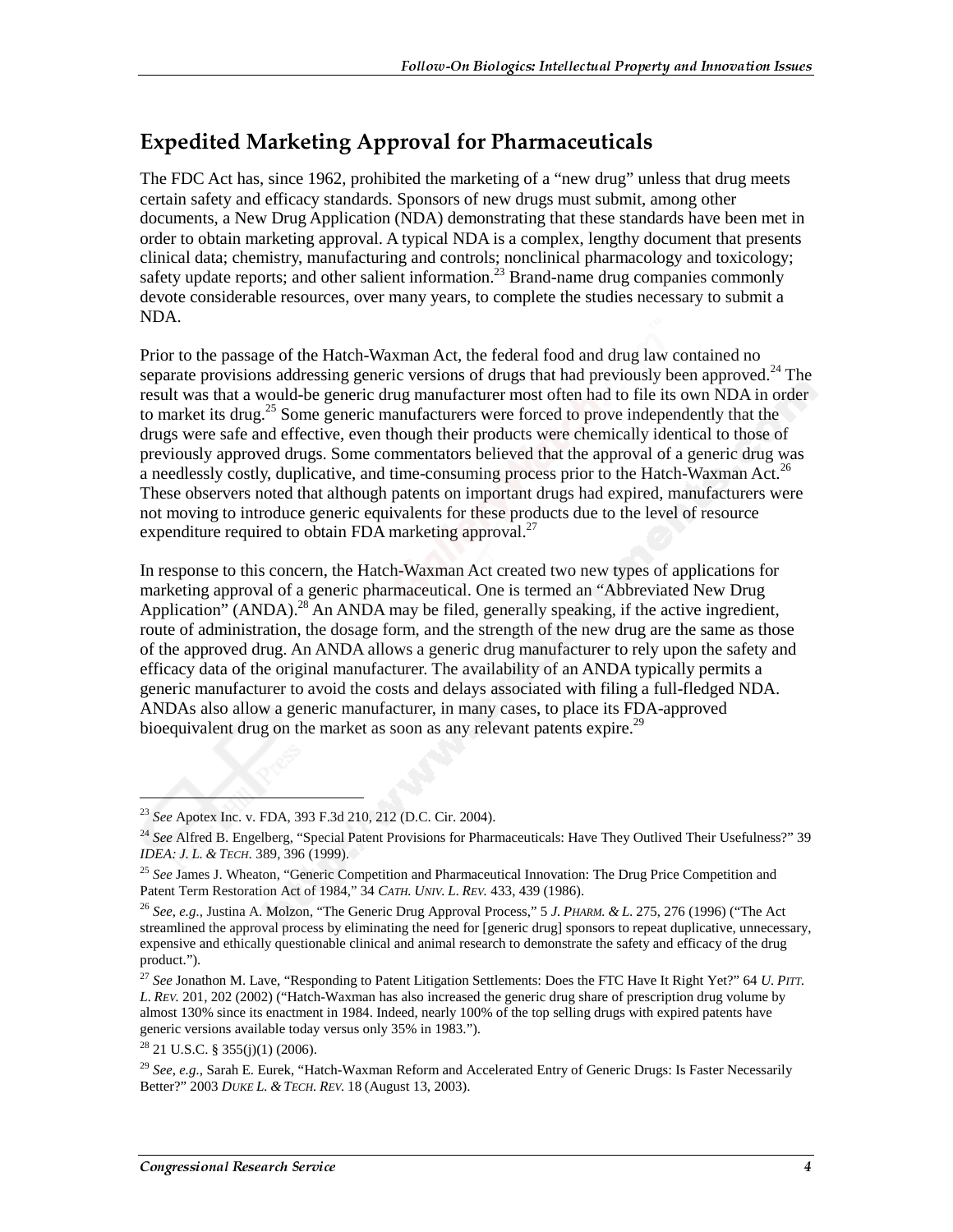The Hatch-Waxman Act also authorized a so-called "§  $505(b)(2)$  application." A §  $505(b)(2)$ application is one for which one or more of the investigations relied upon by the generic applicant for approval "were not conducted by or for the applicant and for which the applicant has not obtained a right of reference or use from the person by or for whom the investigations were conducted....<sup>"30</sup> A § 505(b)(2) application differs from an ANDA in that it includes full reports of investigations concerning the safety and effectiveness of the proposed product. However, a § 505(b)(2) application is distinct from an NDA in that the § 505(b)(2) application relies upon data that the applicant did not develop. $31$ 

According to the FDA, a § 505(b)(2) applicant can rely upon two sources of studies "not conducted by or for the applicant and for which the applicant has not obtained a right of reference."<sup>32</sup> The first source consists of safety and efficacy analysis based upon data that the applicant did not originate itself and does not enjoy an express permission to access. This category of information typically consists of published scientific literature. As a result, § 505(b)(2) applications are sometimes referred to as "paper NDAs."

With respect to the second source of appropriate information, the FDA has declared that a § 505(b)(2) applicant may rely upon that agency's own finding of safety and effectiveness for an approved drug.<sup>33</sup> The FDA's conclusion allows applicants that wish to market a modification of an approved drug to file a § 505(b)(2) application rather than a full NDA. For example, suppose that an approved drug employed an active ingredient with a particular salt formulation. A generic firm seeks to market a generic version of the approved drug with the same active moiety, but using a different salt formulation.<sup>34</sup> Under these circumstances, the generic firm may be unable to file an ANDA because its proposed active ingredient is not identical to that of the approved product.<sup>35</sup> Due to the FDA's view, however, the generic firm could file a  $\S$  505(b)(2) application that relied upon the FDA's previous approval of the innovator drug, along with studies supporting the change in the salt formulation from the innovator drug.<sup>36</sup> As may be appreciated, the availability of a § 505(b)(2) application likely leads to a substantial reduction in the costs of the generic firm in this case in comparison with the resources required to file a full NDA.

The FDA interpretation of  $\S 505(b)(2)$  regarding this second source of information has been criticized. Some observers believe that under a plain reading of the Hatch-Waxman Act, a generic applicant may rely upon an innovator's proprietary data only when filing an ANDA application, not a  $\S 505(b)(2)$  application. Under this view, the FDA position inappropriately expands the circumstances to which a § 505(b)(2) application applies.<sup>37</sup> Despite this critique, the FDA has taken the position that its "approach is intended to encourage innovation in drug development

 $30$  21 U.S.C. § 355(b)(2) (2004). The name of this application refers to its section number within the Hatch-Waxman Act itself. This provision has been codified at 21 U.S.C. § 355(b)(2), where it may be more conveniently located.

<sup>&</sup>lt;sup>31</sup> U.S. Department of Health and Human Services, Food and Drug Administration, Center for Drug Evaluation and Research (CDER), *Guidance for Industry: Applications Covered by Section 505(b)(2)* at 2-3 (October 1999) [hereinafter "*Section 505(b)(2) Guidance*"].

<sup>32</sup> *Id.*

<sup>33</sup> *Id.*

<sup>34</sup> *See* Pfizer, Inc. v. Dr. Reddy's, 359 F.3d 1361, 69 USPQ2d 2016 (Fed. Cir. 2004).

<sup>35 37</sup> C.F.R. § 314.93(b) (2004).

<sup>36</sup> *Section 505(b)(2) Guidance* at 5.

<sup>37</sup> *See* Bruce N. Kuhlik, "The Assault on Pharmaceutical Intellectual Property," 71 *U. CHI. L. REV.* 93, 103-04 (2004).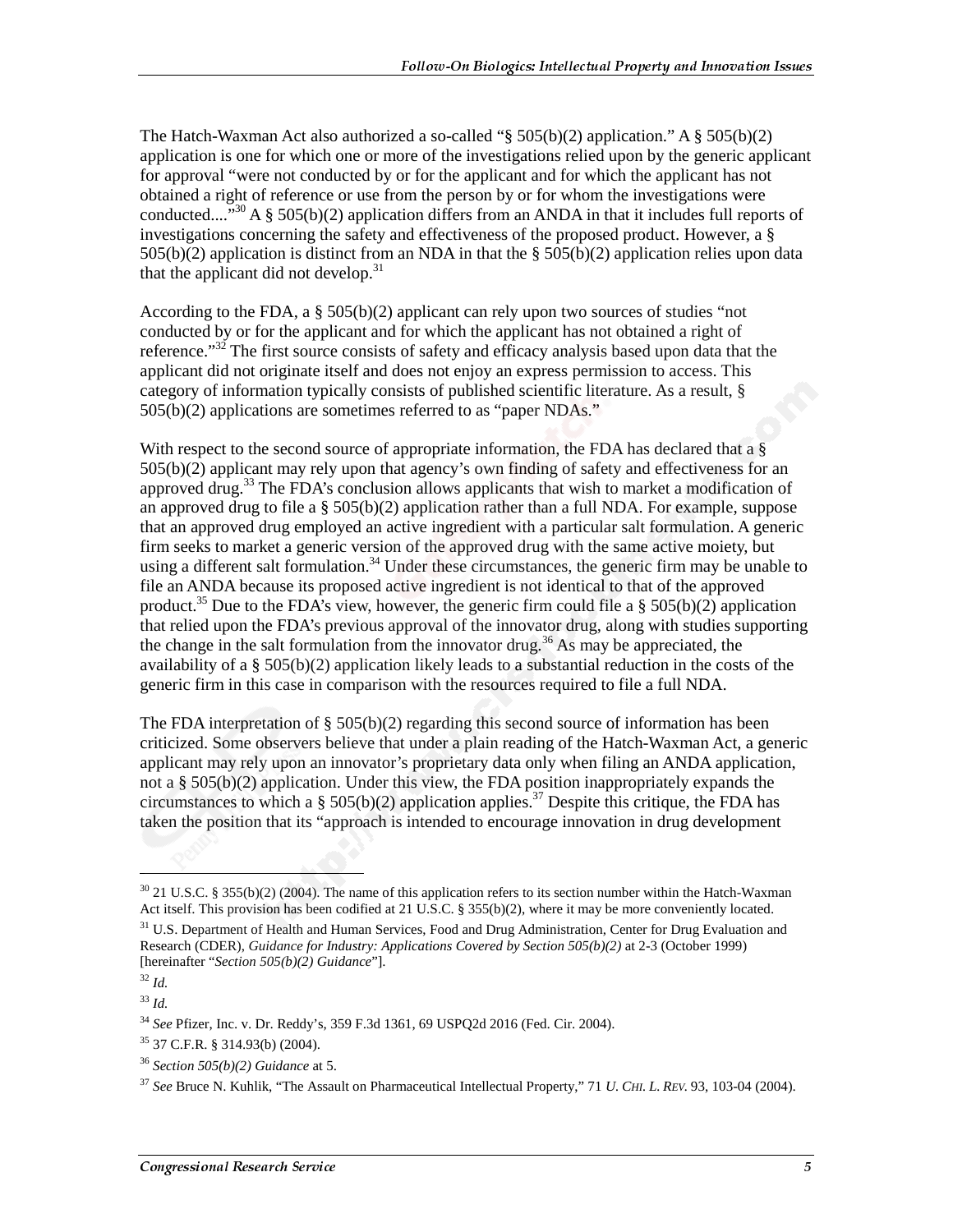without requiring duplicative studies to demonstrate what is already known about a drug while protecting the patent and exclusivity rights for the approved drug."<sup>38</sup>

### **Application to Biologics**

The Hatch-Waxman Act, including its expedited approval pathways, may potentially apply to certain biologics. This result follows because the Hatch-Waxman Act in part amended the FDC Act, which in turn applies to "drugs."<sup>39</sup> The Hatch-Waxman Act did not amend a distinct statute, the Public Health Service Act (PHS Act),<sup>40</sup> which applies specifically to biological products and contains no provisions allowing expedited marketing approval for follow-on biologics. Because the definition of "drugs" under the FDC Act is broad, however, the FDA states that "[b]iological products subject to the PHS Act also meet the definition of drugs under the Federal Food, Drug, and Cosmetic Act."<sup>41</sup> Under this interpretation, both expedited marketing approval pathways—the ANDA and the § 505(b)(2) application—could potentially be available for pharmaceuticals and biologics alike. $42$ 

Many observers believe that the possibility of employing an ANDA for a biologic is currently more theoretical than real, however, due to differences between this class of drugs and conventional pharmaceuticals. Two of the more significant differences are the increased complexity of biologics vis-à-vis pharmaceuticals, as well as the importance of the particular manufacturing process employed to produce a biologic. Food and drug lawyers have stated:

Biologics differ significantly from traditional drugs in their size, complexity, structure, and method of manufacture. Drug products consist of small molecules, on the order of dozens of atoms synthesized from defined components according to a prescribed production method in an environment of manufacturing processes and controls. Biological products are much larger than drugs, made up of millions of atoms, and are manufactured from living cells through an elaborate process initiated by specifically programming a cell line to produce a certain protein in a highly controlled, sterile manufacturing environment.<sup>43</sup>

Characteristic properties of biologics include a very high molecular weight and high structural complexity, a heterogeneous molecular make-up, varying levels of hard-to-remove biological impurities (bacteria, viruses and the like) and a high degree of sensitivity to environmental conditions.<sup>44</sup>

These traits of biologics make the manufacturing process critical to the final product. It has been argued that "[t]he production process is 90 percent of the intellectual property related to the

<sup>38</sup> *Section 505(b)(2) Guidance* at 3.

 $39$  The FDC Act defines the term "drug" to include "articles intended for use in the diagnosis, cure, mitigation, treatment, or prevention of disease in man or other animals...." 21 U.S.C. §  $321(g)(1)(B)$ .

<sup>40</sup> P.L. 78-410, 58 Stat. 682 (1944).

 $41$  U.S. Food and Drug Administration, Center for Drug Evaluation and Research, "Frequently Asked Questions About Therapeutic Biological Products"(available at http://www.fda.gov/cder/biologics/qa.htm).

<sup>42</sup> Further discussion of this issue may be found at Willow, *supra.*

<sup>43</sup> Gary C. Messplay and Colleen Heisey, "Follow-On Biologics: The Evolving Regulatory Landscape," *BioExecutive International*, May 2006, 43.

<sup>44</sup> Stephen B. Judlowe and Brian P. Murphy, *Proposed Legislation for Follow-On Biologic Pharmaceuticals in the US*, Morgan, Lewis & Backius, LLP, New York available at http://www.buildingipvalue.com/05\_NA/135\_138.htm.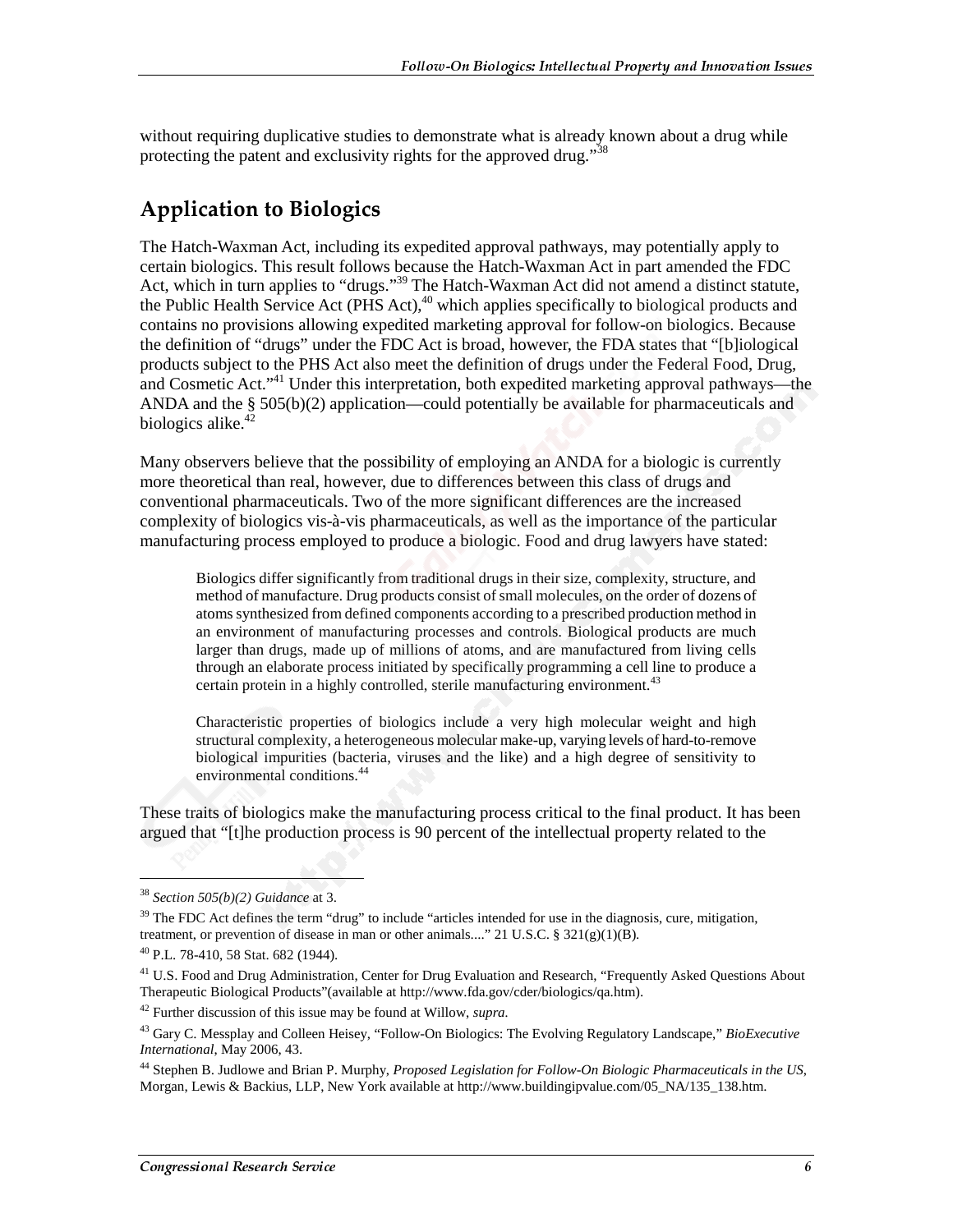product."<sup>45</sup> In contrast to traditional drugs, which are manufactured by chemical synthesis,<sup>46</sup> the production of biologics is more complex:

[M]anufacturing biologics requires the nourishment and support of living host cells transfected with genetically engineered DNA to code for the desired biological protein that is expressed by the host cell. A master cell bank must be established, and host cells are cultured and fermented in large-scale bioreactors to produce commercial quantities of the desired protein.<sup>47</sup>

Not only are the characteristics of a biologic "clearly dependent on the process used to manufacture the product," such information is ordinarily protected via trade secrets.<sup>48</sup> As a result, some observers have opined that a "manufacturer would have great difficulty producing a followon protein that is identical to the innovator product."<sup>49</sup>

The complexity of biological products and the importance of the particular manufacturing process used to produce them may make the showing that a follow-on product is the "same" as a previously approved biologic difficult, if not impossible.<sup>50</sup> Former Acting FDA Commissioner Lester Crawford has explained that "because protein drug products are large, complex molecules, derived from biological sources, generally it has not been possible to assess relative sameness with a high degree of confidence."<sup>51</sup> Some observers have gone further, opining that true "generic" biologics cannot exist because they cannot be judged to be the "same"as the brandname product, a requirement that the Hatch-Waxman Act imposes with respect to an ANDA.<sup>52</sup>

Other commentators believe that scientific capabilities currently allow manufacturers to produce follow-on biologics that are safe and effective.<sup>53</sup> For example, the Generic Pharmaceutical Association (GPhA)

strongly believes FDA's current statutory structure would permit approvals and marketing of an array of generic biopharmaceuticals (also referred to as 'biologics') with relatively low to moderate complexity, and to expand [sic] that system in the coming years to permit the approval of more complex products as the science evolves.<sup>54</sup>

<sup>45</sup> Debra Weintraub, "Next Generation of Biopharmaceuticals," *Journal of Managed Care Medicine*, vol. 9, no. 1, 2006, available at http://www.namcp.com/Journals/JMCM/Articles/ Next%20Generation%20of%20Biopharmaceuticals.pdf.

<sup>&</sup>lt;sup>46</sup> Henry Grabowski, Iain Cocburn, and Genia Long, "The Market For Follow-On Biologics: How Will It Evolve?," *Health Affairs,* September/October 2006, 1292.

<sup>47</sup> Judlowe & Murphy, *supra* note 44.

<sup>48</sup> Bruce S. Manheim Jr., Patricia Granahan, and Kenneth J. Dow, "'Follow-On Biologics': Ensuring Continued Innovation In The Biotechnology Industry," *Health Affairs*, March/April 2006, 397.

<sup>49</sup> *Id*.

<sup>50</sup> *See* Weintraub, *supra* note 45.

<sup>51</sup> Judlowe & Murphy, *supra*.

<sup>52</sup> *See* Christopher Webster et al., "Biologics: Can There Be Abbreviated Applications, Generics, or Follow-On Products?," *International BioPharm* (July 1, 2003) (available at http://www.biopharm-mag.com/biopharm/article/ articleDetail.jsp?id=73785).

<sup>53</sup> Judlowe & Murphy, *supra*.

<sup>54</sup> Generic Pharmaceutical Association, *Generic Biopharmaceuticals*, available at http://www.gphaonline.org.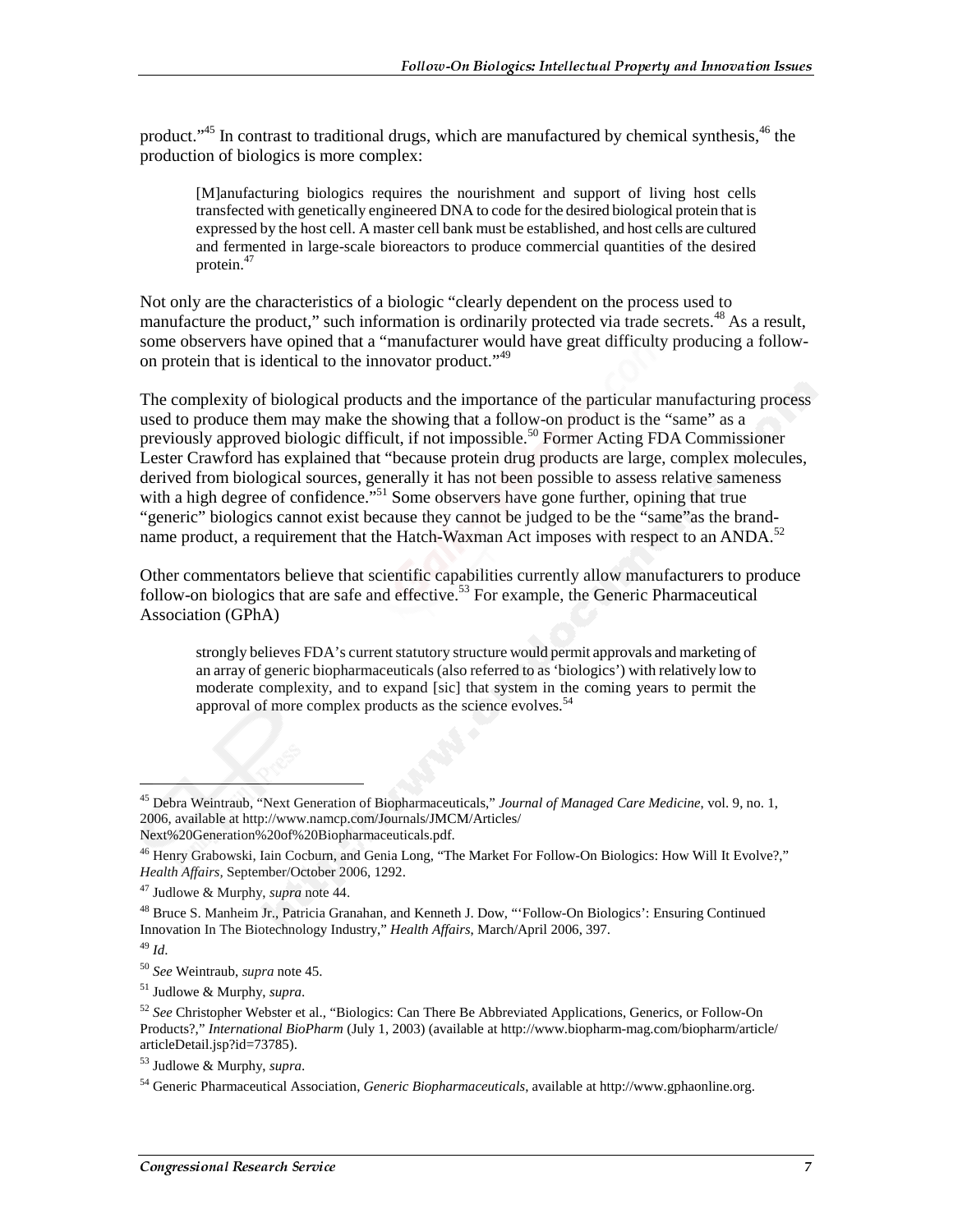Israel Makov, president and CEO of Teva, argues that biologic products can be adequately characterized and manufacturing processes do not necessarily affect the final drug.<sup>55</sup> Similarly, Patrick Vink, Global Head of Biopharmaceuticals at Sandoz, maintains both that the science is in place to assess follow-on biologics appropriately, and that unnecessary clinical trials should not be mandatory. Instead, he advocates that bioequivalence testing should be required on a case-bycase basis.<sup>56</sup>

In this regard, some commentators have suggested that potential manufacturers of follow-on biologics employ § 505(b)(2) applications in appropriate cases. The statutory requirements for § 505(b)(2) applications do not require that the follow-on product be the "same" as the approved product. Rather, the applicant must provide clinical data demonstrating the follow-on product to be safe and effective, but may rely upon data generated by the brand-name firm itself, or by third parties.<sup>57</sup> The applicant must substantiate the "relevance and applicability" of previous findings to the follow-on product, however, and may need to supply clinical data to describe any relevant distinctions between the brand-name biologic and the follow-on product.<sup>58</sup>

It should be appreciated that some observers believe that  $\S 505(b)(2)$  applications are inappropriate for biologics, however. For example, the Biotechnology Industry Organization (BIO) has asserted that:

Approval of follow-on biotechnology products must be based on the same rigorous standards applied by the FDA for the approval of pioneer biotechnology products.... Currently, the science does not exist to provide an alternative to a full complement of data, including clinical evidence, to demonstrate safety and effectiveness for follow-on biotechnology products.... Therefore, in the current state of scientific knowledge and technique, a clinical trial remains a fundamental principle for evaluating the safety and effectiveness of a followon biotechnology product.<sup>5</sup>

### Proposed Legislation: 110th Congress

Legislation proposed in the  $110<sup>th</sup>$  Congress would have amended the Public Health Service Act in order to provide an expedited marketing approval pathway for biologics that are "comparable" to previously approved brand-name products. The Access to Life-Saving Medicine Act, introduced as H.R. 1038 and S. 623, would grant the Secretary of Health and Human Services (HHS) certain discretion to determine, on a case-by-case basis, what studies were necessary to establish comparability. A comparable biologic would be required to have comparable principal structural features with the corresponding brand-name product; the same mechanism of action, if known; and the same route of administration, dosage form, and strength, among other factors. $60$ 

<sup>55</sup> Selena Class, "Biogenerics: Waiting for the Green Light," *IMS Global Insights*, October 28, 2004 (available at http://www.imshealth.com).

<sup>56</sup> *Id.*

<sup>57</sup> Narinder S. Banait, "Follow-on Biological Products—Legal Issues" (2005) (available at http://www.fenwick.com). 58 21 U.S.C. § 355(b)(2) (2006).

<sup>59</sup> Biotechnology Industry Organization, *Follow-on Biotechnology Products* (available at http://www.bio.org/ healthcare/followon/).

 $60$  H.R. 1038 at § 3; S. 623 at § 3.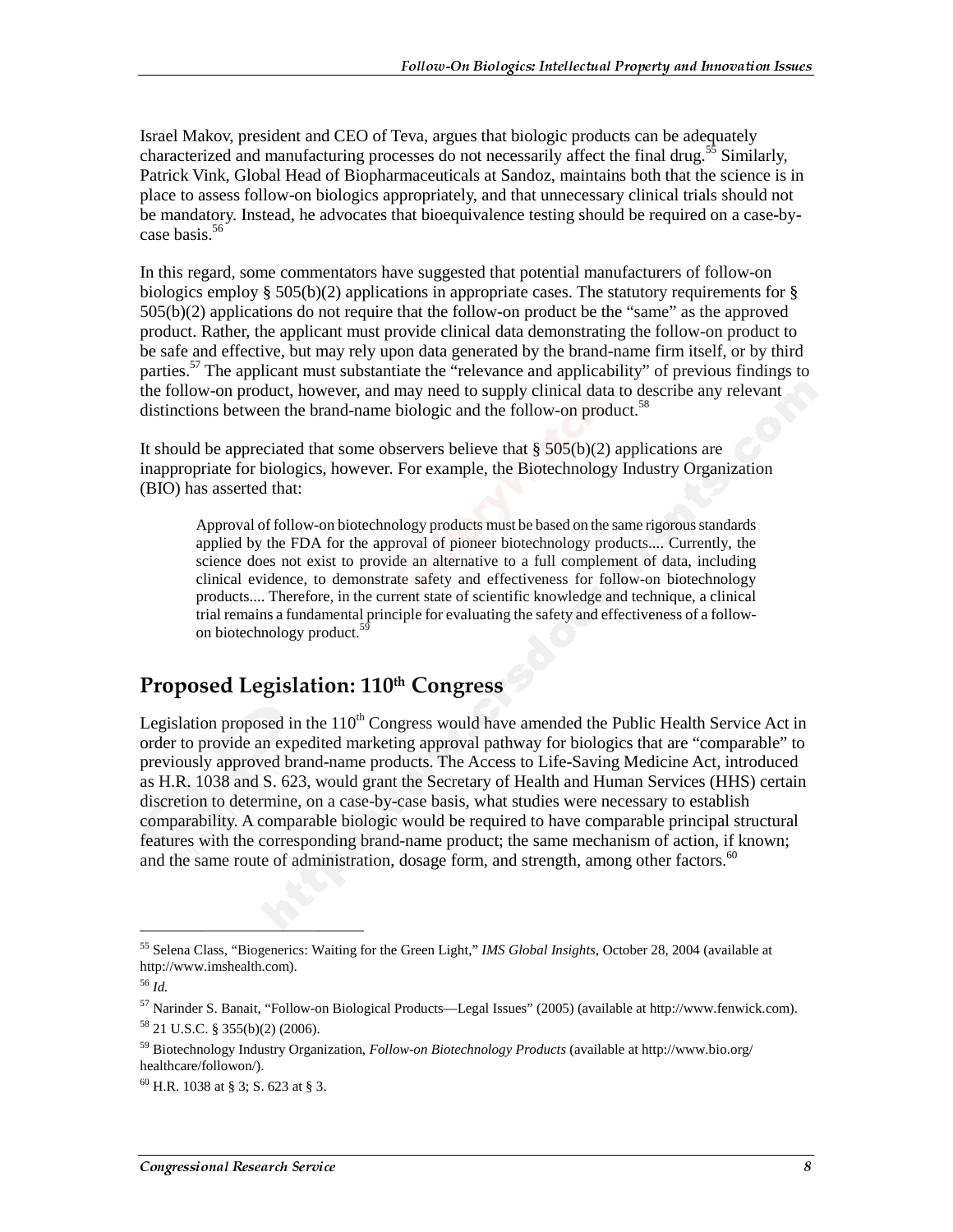Under these bills, an applicant for a comparable biological product would be allowed optionally to elect to establish "interchangeability" with the brand-name product.<sup>61</sup> If the follow-on applicant's product was expected to produce the same clinical result as the brand-name product, then the follow-on product could be labeled as such.

Two other bills, H.R. 1956, the Patient Protection and Innovative Biologic Medicines Act of 2007, and S. 1505, the Affordable Biologics for Consumers Act, instead called for the Secretary of Health and Human Services initially to publish a number of individual guidance documents, each relating to a particular class of biological products. That "product-class specific guidance" would stipulate the particular data and information required to file a marketing approval application for products within that category. Interested parties would then be permitted to file applications for similar biological products within that category at a certain date, generally not less than 12 years after approval or licensing of the reference product.

S. 1695, the Biologics Price Competition and Innovation Act of 2007, and H.R. 5629 took another approach. Under these bills, a follow-on biologic may be designated as either a "biosimilar" or an "interchangeable" product. In general, a follow-on product is biosimilar if (1) analytical, animal, and clinical studies show that it is highly similar to the reference product, notwithstanding minor differences in clinically inactive components, (2) the two products have the same mechanism of action, (3) the condition of use in the proposed product have been previously approved for the reference product, and (4) the route of administration, dosage form, and strength of the two products are the same. A follow-on product is interchangeable if (1) it can be expected to product the same clinical result as the reference product in any given patient and (2) the risk, in terms of safety or diminished efficacy or switching between the two products, is not greater than the use of the reference product without such alternation.<sup>62</sup>

# **Intellectual Property Issues**

### **Patent Protection for Biologics**

As with pharmaceuticals, biologics may be subject to patent protection provided certain conditions are met.<sup>63</sup> An award of marketing approval by the FDA and the grant of a patent by the U.S. Patent and Trademark Office (USPTO) are distinct events that depend upon different criteria. FDA procedures determine whether the drug is sufficiently safe and effective to be marketed. In contrast, the USPTO grants patents on inventions that fulfill requirements established by the Patent Act of 1952, including utility, novelty, and nonobviousness.<sup>64</sup> Because patent proprietors may be able to block competitors during the term of the patent,<sup>65</sup> these intellectual property rights also play a role in the marketplace availability of follow-on biologics.

 $61$  H.R. 1038 at § 3; S. 623 at § 3.

<sup>62</sup> For additional information, see CRS Report RL34045, *FDA Regulation of Follow-On Biologics*, by Judith A. Johnson.

<sup>63</sup> *See* CRS Report RL30648, *An Examination of the Issues Surrounding Biotechnology Patenting and Its Effect Upon Entrepreneurial Companies*, by John R. Thomas.

<sup>64</sup> *See* 35 U.S.C. §§ 101, 102, 103 (2006).

 $65$  35 U.S.C. § 271(2006).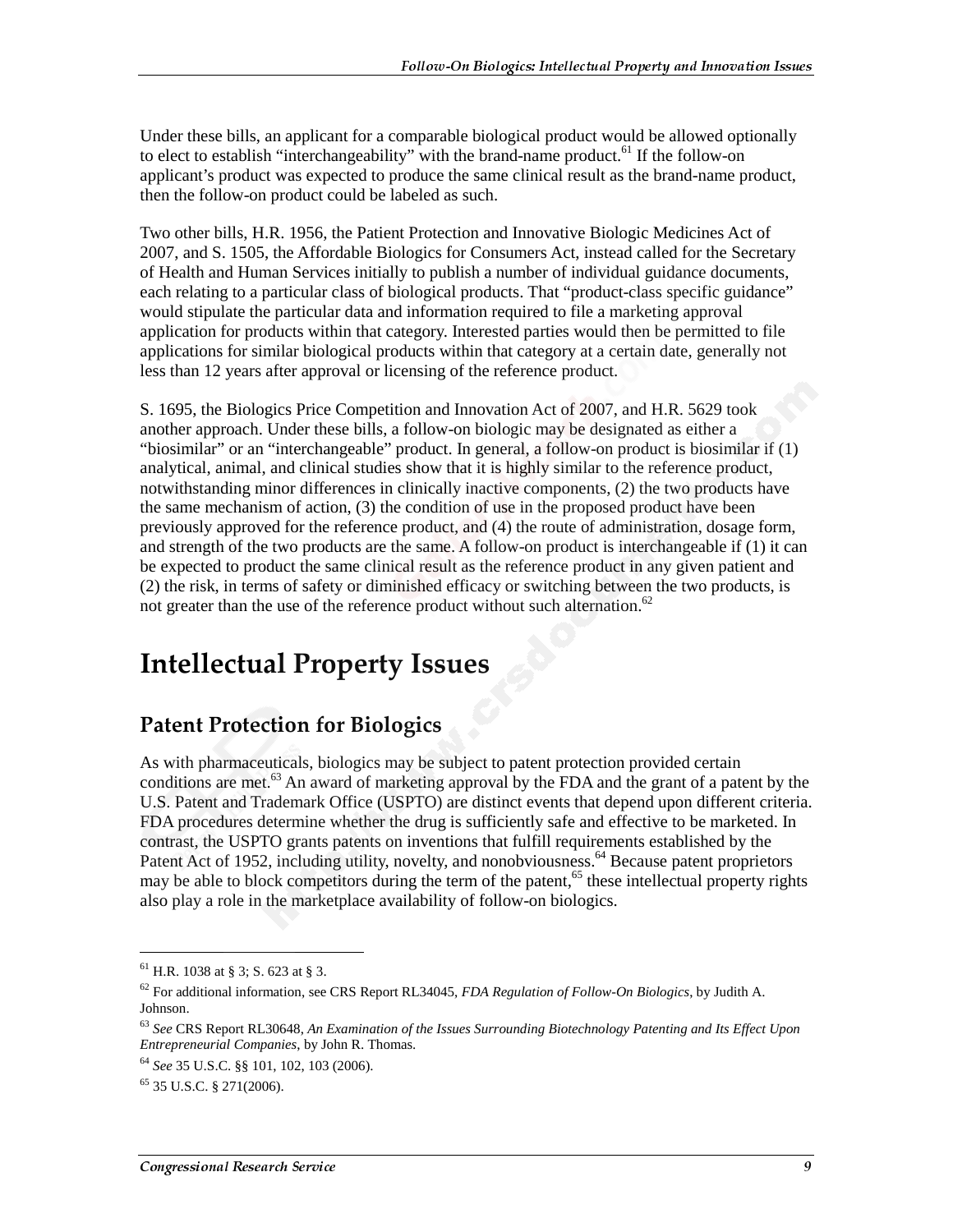Although a complete review of the patent system exceeds the scope of this report, its basic contours may be concisely stated. The Patent Act allows inventors to obtain patents on processes, machines, manufactures, and compositions of matter that are useful, novel and nonobvious.<sup>66</sup> An invention is judged as useful if it is minimally operable towards some practical purpose.<sup>67</sup> To be considered novel within the patent law, an invention must differ from existing references that disclose the state of the art, such as publications and other patents. $^{68}$  The nonobviousness requirement is met if the invention is beyond the ordinary abilities of a skilled artisan knowledgeable in the appropriate field. $69$ 

In order to receive a patent, an inventor must file a patent application with the USPTO.<sup>70</sup> Patent applications must include a specification that so completely describes the invention that skilled artisans are enabled to practice it without undue experimentation.<sup>71</sup> The patent application must also contain distinct, definite claims that set out the proprietary interest asserted by the inventor.<sup>72</sup>

Trained personnel at the USPTO, known as examiners, review all applications to ensure that the invention described and claimed in the application fulfills the pertinent requirements of the patent law. If the USPTO believes that the application fulfills the statutory requirements, it will allow the application to issue as a granted patent.<sup>73</sup> Each patent ordinarily enjoys a term of twenty years commencing from the date the patent application was filed.<sup>74</sup> If the patent proprietor was unable to market its product for a period of the patent term due to lack of approval by the FDA, the term may be extended by a portion of the regulatory review period in some circumstances.<sup>75</sup>

Granted patents give the patentee the right to exclude others from making, using, selling, offering to sell, or importing into the United States the patented invention.<sup>76</sup> Parties who engage in those acts without the permission of the patent proprietor during the term of the patent can be held liable for infringement. The patentee may file a civil suit in federal court in order to enjoin infringers and obtain monetary remedies.<sup>77</sup> Although issued patents enjoy a presumption of validity, accused infringers may assert that the patent is invalid or unenforceable on a number of grounds.<sup>78</sup>

A few patent law principles have particular impact upon biologics. First, the courts have generally concluded that novel and nonobvious products and processes of biotechnology may be patented, notwithstanding the fact that the invention derives from the field of biochemistry or is itself a "living invention." In *Diamond v. Chakrabarty*,<sup>79</sup> for example, the Supreme Court held a

<sup>66 35</sup> U.S.C. §§ 101, 102, 103 (2006).

<sup>67</sup> *See* Brenner v. Manson, 383 U.S. 519, 86 S.Ct. 1033, 16 L.Ed.2d 69 (1966).

<sup>68 35</sup> U.S.C. § 102 (2006).

<sup>69 35</sup> U.S.C. § 103(a) (2006).

<sup>70 35</sup> U.S.C. § 111 (2006).

<sup>71 35</sup> U.S.C. § 112 (2006).

 $72$  35 U.S.C. § 112 (2006).

<sup>73 35</sup> U.S.C. § 151 (2006).

<sup>74 35</sup> U.S.C. § 154 (2006).

<sup>75 35</sup> U.S.C. § 156 (2006).

<sup>76 35</sup> U.S.C. § 271(a) (2006).

 $^{77}$  35 U.S.C. § 281 (2006).

<sup>78 35</sup> U.S.C. § 282 (2006).

<sup>79 473</sup> U.S. 303 (1980).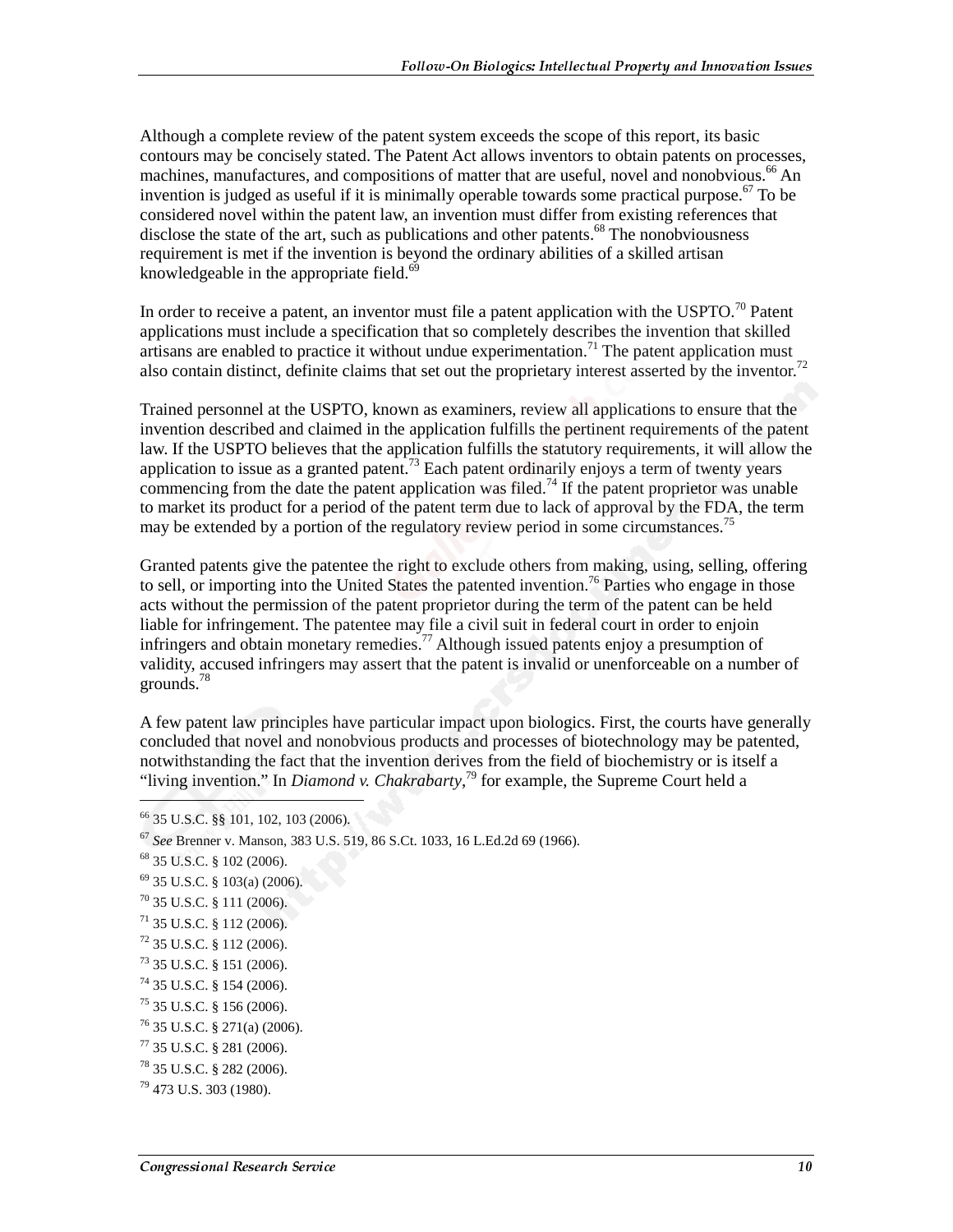genetically modified bacterium was patentable. The Court explained that the inventor's "claim is not to a hitherto unknown natural phenomenon, but to a nonnaturally occurring manufacture or composition of matter—a product of human ingenuity 'having a distinctive name, character [and] use. $\cdots$ <sup>5,,80</sup>

Biotechnology firms may at times confront the longstanding patent law principle that a naturally occurring substance may not be patented as such.<sup>81</sup> For example, a scientist could not obtain a patent on a previously unknown plant that she discovered growing in the wild. A patent may be obtained once significant artificial changes are made to that natural substance, however. For example, a biological substance that is discovered in nature and isolated from its source may be subject to patent protection. Amgen's Epogen®, a genetically engineered form of erythropoietin that combats anemia by encouraging the production of red blood cells, provides one example of a patented biologic.<sup>82</sup>

In addition, a patent may be available for a new process used to manufacture a known biologic.<sup>83</sup> Suppose, for example, that a naturally occurring biological agent and its activity are already known to the state of the art. The contribution of the biotechnology firm is to develop a manufacturing process that allows for widespread, commercial use of that agent. In this scenario, the biotechnology firm may obtain a patent on the manufacturing process, but not upon the biological agent itself. It should be appreciated that the value of such a process patent will depend upon whether competitors will be able to employ a distinct manufacturing process in order to create a comparable final product. Because of the potential ability of competitors to design around process patents, some observers believe that process patents may be of less significance in the marketplace than patents directed towards the final product itself.<sup>84</sup>

#### The Hatch-Waxman Act, Intellectual Property, and Biologics

In addition to creating expedited marketing approval pathways for generic drugs, the Hatch-Waxman Act incorporated numerous additional provisions pertaining to intellectual property.<sup>85</sup> Among these provisions are a statutory exemption from claims of patent infringement based on acts reasonably related to seeking FDA approval (commonly know as the "safe harbor"); patent term extension for a portion of the time spent seeking marketing approval; special provisions for challenging the enforceability, validity, or infringement of approved drug patents; data exclusivities for brand-name firms; and a reward for challenging patent enforceability, validity, or

l

<sup>80</sup> *Id.* at 309-10.

<sup>81</sup> *See* Diamond v. Diehr, 450 U.S. 175, 185 (1980) ("Excluded from such patent protection are laws of nature, natural phenomena, and abstract ideas.").

<sup>&</sup>lt;sup>82</sup> U.S. Patent No. 5,955,422 (claiming in part "[a] pharmaceutical composition comprising a therapeutically effective amount of human erythropoietin and a pharmaceutically acceptable diluent, adjuvant or carrier, wherein said erythropoietin is purified from mammalian cells grown in culture."). *See also* Amgen, Inc. v. Hoechst Marion Roussel, Inc., 457 F.3d 1293 (Fed. Cir. 2006).

<sup>83</sup> *See* Alix Weisfeld, "How Much Intellectual Property Protection Do the Newest (and Coolest) Biotechnologies Get Internationally?," 6 *Chicago Journal of International Law* (2006), 833.

<sup>84</sup> *See* Dennis J. Karjala, "Biotech Patents and Indigenous Peoples," 7 *Minnesota Journal of Law, Science, and Technology* (2006), 483.

<sup>85</sup> P.L. 84-417, 98 Stat. 1585 (1984).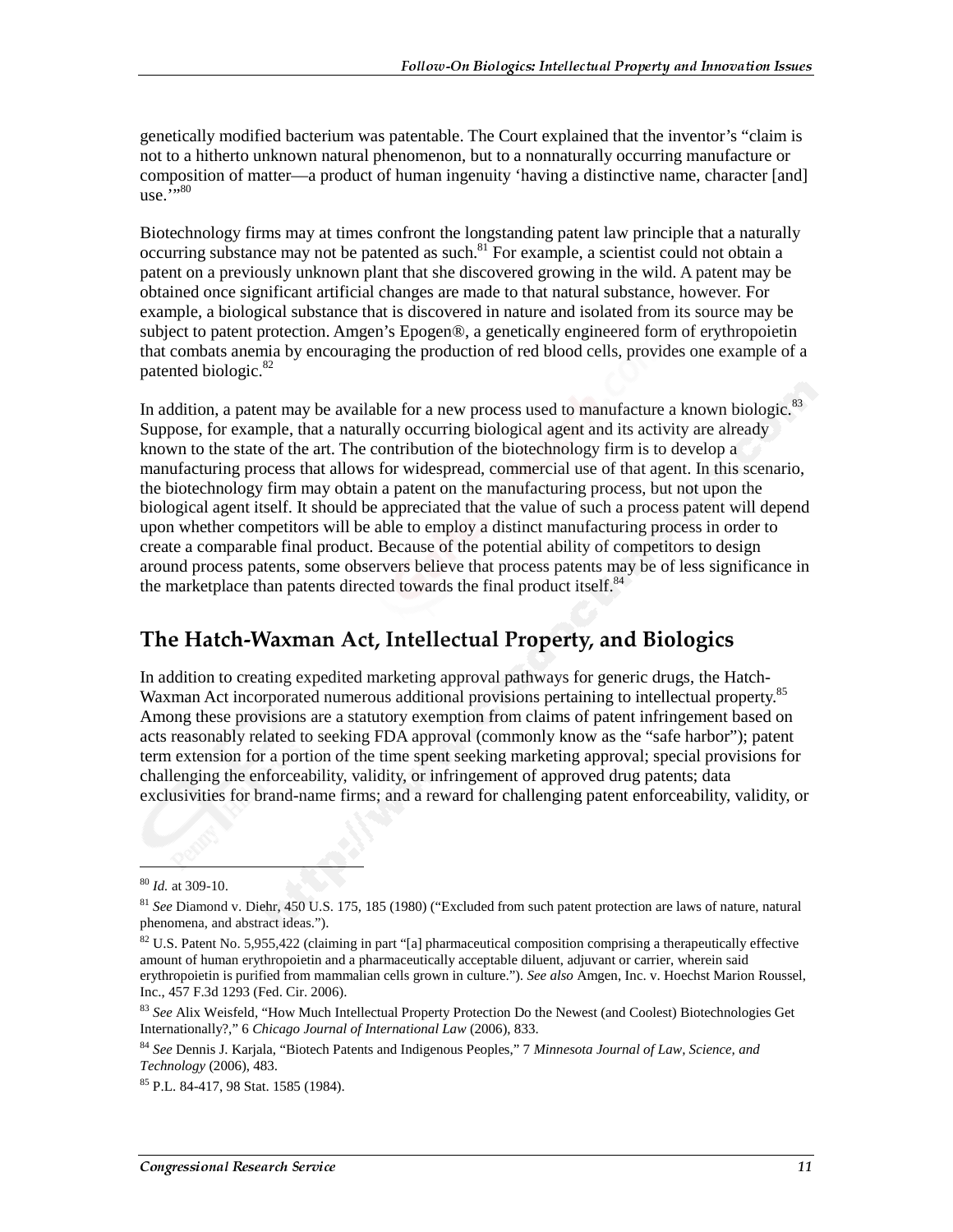infringement consisting of 180 days of generic exclusivity to the first generic applicant to file a patent challenge against any approved drug.<sup>86</sup>

The applicability of the intellectual property provisions of the Hatch-Waxman Act to biologics presents complex issues. Some of the provisions of the Hatch-Waxman Act plainly apply to biologics, whether they were approved under the FDC Act or the PHS Act. In particular, the patent term extension and "safe harbor" provisions found in Title II of the Hatch-Waxman Act were enacted as general amendments to the Patent Act (Title 35 of the U.S. Code). The patent term extension statute, codified at 35 U.S.C. § 156, specifically accounts for the possibility of a "human biological product" approved under the Public Health Service Act. The "safe harbor" provision, found at 35 U.S.C. § 271(e)(1), has been construed to apply to biologics as well.<sup>87</sup>

Congress framed the remaining intellectual property provisions of the Hatch-Waxman Act, including those establishing data exclusivities and specialized dispute resolution proceedings, as specific amendments to the FDC Act. <sup>88</sup> These provisions would therefore apply to biologics only to the extent they were governed by the FDC Act. To the extent that a particular biologic is approved under the auspices of the PHS Act, however, these provisions would be inapplicable.<sup>89</sup>

Should the FDC Act apply to a particular biologic, one of its more notable intellectual property provisions relates to so-called data exclusivities (sometimes called "marketing exclusivities"). The term "data exclusivity" refers to a period of time during which the FDA affords an approved drug protection from competing applications for marketing approval. Among the existing data exclusivities under the Hatch-Waxman Act is a five-year period available for drugs that qualify as new chemical entities. Should the drug's sponsor submit new clinical studies in support, that sponsor may obtain a three-year period of data exclusivity that applies to the use of the product that was supported by the new clinical study.

### Data Exclusivities

l

If a new, expedited FDA approval process is legislated for follow-on biologics under the Public Health Service Act, the length of any data exclusivity period appears to be the subject of debate. Some commentators, including the Generic Pharmaceutical Association (GPhA), argue the Hatch-Waxman Act provides a good model for the treatment of biosimilars in that the competition engendered by traditional generic drugs under the Act has "provided the U.S. with the most robust pharmaceutical industry in the world."90 Some experts tend to dismiss the idea of added

<sup>86</sup> A more detailed discussion of the Hatch-Waxman Act is found at CRS Report RL30756, *Patent Law and Its Application to the Pharmaceutical Industry: An Examination of the Drug Price Competition and Patent Term Restoration Act of 1984 ("The Hatch-Waxman Act")*, by Wendy H. Schacht and John R. Thomas.

<sup>&</sup>lt;sup>87</sup> See Patent Fairness Act of 1999: Hearing on H.R. 1598 Before the House Comm. on the Judiciary, 106<sup>th</sup> Cong. 94 (1999) (statement of Hon. Henry A. Waxman, Member, House Comm. on Government Reform) (available at http://commdocs.house.gov/committees/judiciary/hju62499.000/hju62499\_0f.htm).

<sup>&</sup>lt;sup>88</sup> The term "data exclusivity" refers to a period of time during which an applicant for FDA marketing approval may not rely upon the preclinical, clinical, or other data developed and submitted by another firm. Data exclusivity does not preclude the FDA from approving an application for marketing approval when the applicant has itself conducted, or has a right of access to, preclinical, clinical, or other data generated by another company. Some sources refer to data exclusivity as "marketing exclusivity" or "data protection." *See* Thomas, supra, at 349.

<sup>89</sup> *See* Terry Mahn and Margo Furman, *The Role of Patent and Non-Patent Exclusivity Under the Hatch-Waxman Act* (2005), 19-20 (available at http://www.fr.com/practice/pdf/ 05-16-05%20\_PatentandNon-PatentExclusivity.pdf).

 $90$  All quotes in this section, unless otherwise noted, are taken from responses to a questionnaire sent to 35 stakeholders (continued...)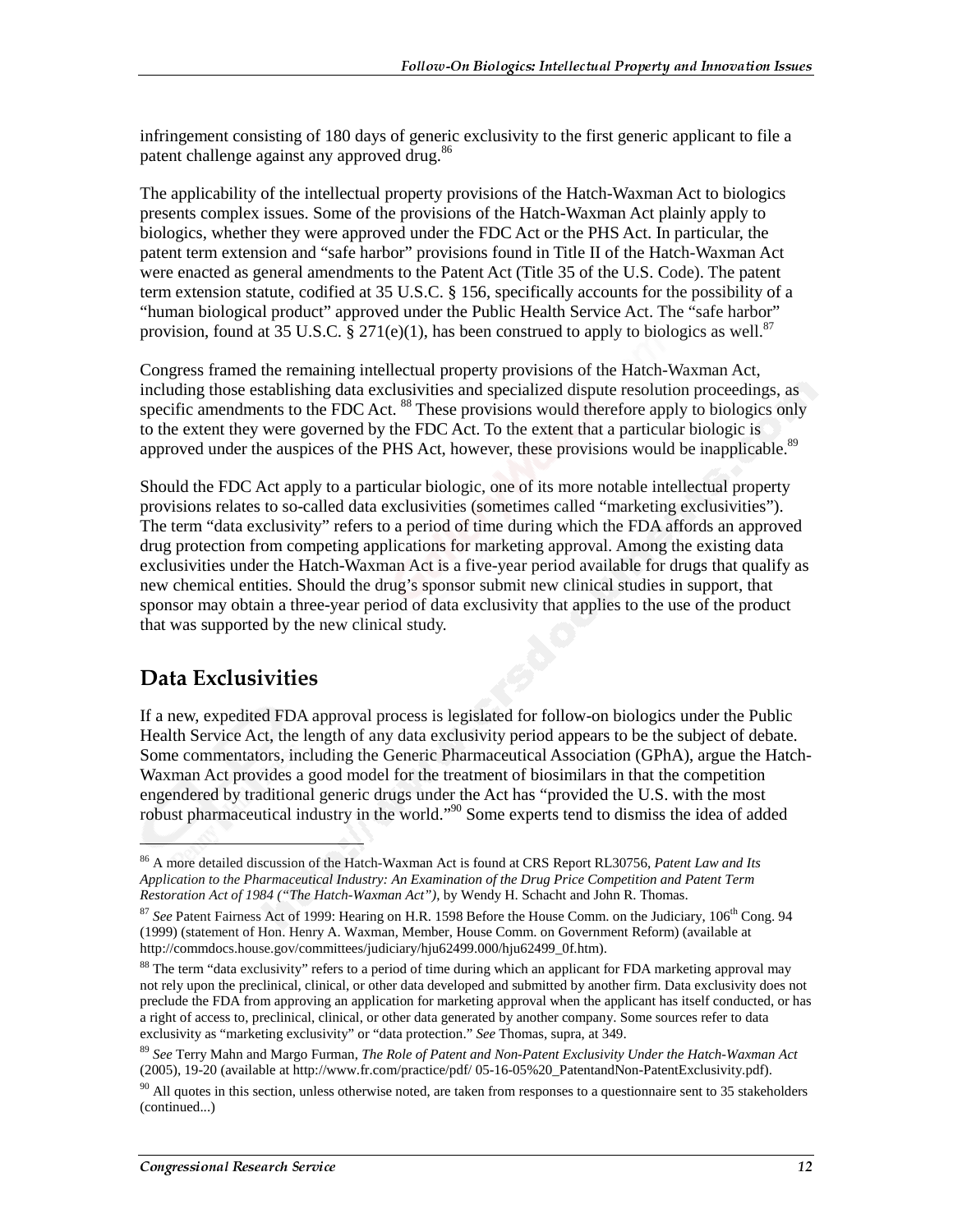data exclusivity provisions as a necessary incentive for the development of new biologics and note that there is no data to support a need for any incentives beyond those associated with the Hatch-Waxman Act. According to GPhA,

there is no reasonable justification for granting unprecedented and excessive market exclusivity periods to biopharmaceuticals. Any market exclusivity terms that are longer than five years diminish the importance of and reliance upon our patent system. Providing long government granted absolute, market exclusivity terms would permit the developer of biopharmaceuticals to "double dip" by taking advantage of the absolute market exclusivity provision as well as garnering the fruits of the patent system.

Patents are viewed by many as sufficient to protect the intellectual property of innovator biologic firms and patent protection is the same for traditional pharmaceuticals as it is for biologics. Opponents of additional data exclusivity periods maintain that while patents can be challenged in court, an award of data exclusivity is effectively incontestable as stated in the response to an April 3, 2008 questionnaire from the House Committee on Energy and Commerce by Barr Pharmaceuticals, Inc. Some commentators contend that significantly extending data exclusivity for reference biologics would result in a guaranteed monopoly longer than that provided under the Hatch-Waxman Act. In addition, Barr stated that there are a "multitude of financial incentives" for new biologic product development including: patent term restoration; U.S. Patent and Trademark Office restoration for delays in patent approval; orphan drug exclusivity; orphan drug tax credits; general business research and experimentation tax credits; Puerto Rico activity tax credit; foreign tax credit; and Uruguay Round Agreement Act patent term restoration.

Other experts maintain that the Hatch-Waxman model is not appropriate for follow-on biologics. These commentators assert that patents on biologics do not provide as robust a scope of proprietary rights as patents on small molecule drugs. Follow-on biologics cannot be the "same" as the reference product because they are made by different cell lines under different manufacturing processes. Therefore, it is argued, the patent-related provisions of the Hatch-Waxman Act do not protect the brand name companies' investments as they would with traditional chemical drugs. As stated by biopharmaceutical company Millennium Pharmaceuticals, Inc.,

due to the differences between small molecule drugs and biologics, the scope of protection afforded by a patent is narrower for a biologic than a traditional drug. With respect to small molecule drugs [e.g. chemical drugs], the key patent protection is on the active pharmaceutical ingredient, which, if patented, cannot be copied by a competitor during the term of protection. A patent on an innovator biologic, however, may not be infringed by a "highly similar" biologic. Thus, although patents for biologics provide critical incentives, particularly during the period of initial discovery and development, the protection that they offer should not be compared to that of the patents on traditional small molecule drugs.

Thus, a firm utilizing an expedited approval process for a biosimilar drug based on the Hatch-Waxman Act would have access to the health, safety, and efficacy data of the innovator product but would be able to "design around" the reference drug without infringing the existing patents.

<sup>(...</sup>continued)

interested in the effort to craft an accelerated approval pathway by the House Committee on Energy and Commerce dated April 3, 2008 and posted on the Committee website at http://energycommerce.house.gov/Press\_110/ 040308.FOB.Responses.shtml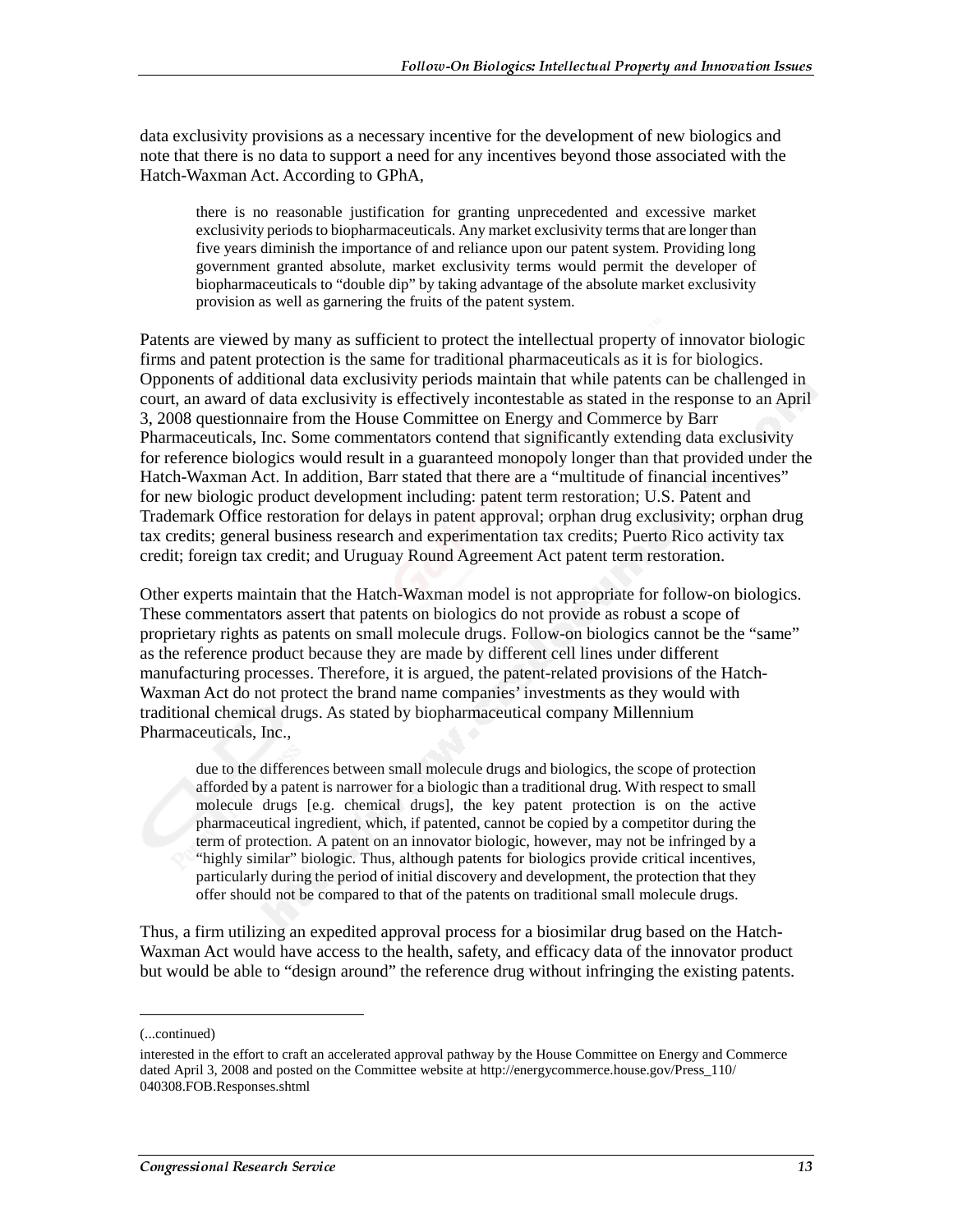Many argue that additional data exclusivities are necessary to encourage innovative new biologics. Data exclusivity serves as an incentive to additional costly development and encourages venture capital investments necessary for continued R&D, testing, and commercialization. In addition, proponents maintain that data exclusivity provides certainty in the process of developing a biologic which patents do not. This certainty generates competition in the marketplace where without significant data exclusivity for biotechnology products the venture capital sector is expected to invest elsewhere. In addition, commentators point out that data exclusivity does not prevent the introduction of a follow-on biologic product based on the generic company's own testing. According to Amgen, Inc.,

A patent would prevent another manufacturer from marketing the same drug (or pay damages for infringement), even with a full application supported by its own data. Data exclusivity simply prevents reliance on the innovator's date for FDA approval, but does not prohibit a manufacturer from gaining approval of a product based on their own data.

#### Proposed Legislation in the 110th Congress

Certain legislation introduced in the  $110<sup>th</sup>$  Congress would have amended the Public Health Service Act in order to provide patent dispute resolution proceedings for biologics. The proposed regimes would act differently than the existing Hatch-Waxman framework. Under the two bills titled the Access to Life-Saving Medicine Act, H.R. 1038 and S. 623, follow-on or prospective follow-on applicants would be allowed to request identification of all relevant patents from the holder of the reference product. The brand-name firm would then be required to respond to such a request within 60 days, and may demand payment of up to \$1,000 in exchange for this service. The reference product holder would further be required to update this list for a period of two years.<sup>91</sup>

The follow-on applicant would be able to challenge any identified patent by providing the basis for the challenge to the patent proprietor and holder of the reference product.<sup>92</sup> The patent proprietor would be required to bring a patent infringement suit within 45 days of notice of a challenge or lose the right to certain remedies in court. Patent holders would be unable to seek declaratory judgment with respect to patents not subject to notice by the follow-on applicant.<sup>93</sup>

Under S. 1505, the Affordable Biologics for Consumers Act, a Federal Register notice would announce the filing of an application for a biosimilar. The sponsor of the reference product would be permitted to request information about the biosimilar for purposes of determining infringement issues, identifying patents that may be infringed by the biosimilar, and indicating whether its patents are available for licensing. The biosimilar applicant is required to provide a written explanation to the patent owner of why the identified patents are invalid or would not be infringed by the proposed product.<sup>94</sup>

S. 1505 renders the filing of the biosimilar applicant's written explanation to be an act of patent infringement that the sponsor of the reference product may pursue in federal court.<sup>95</sup> That bill

<sup>91</sup> H.R. 1038 and S. 623 at § 3(a).

<sup>92</sup> *Id.*

<sup>93</sup> *Id.*

 $94$  S. 1505 at § 2(a).

 $95$  *Id.* at § 2(c).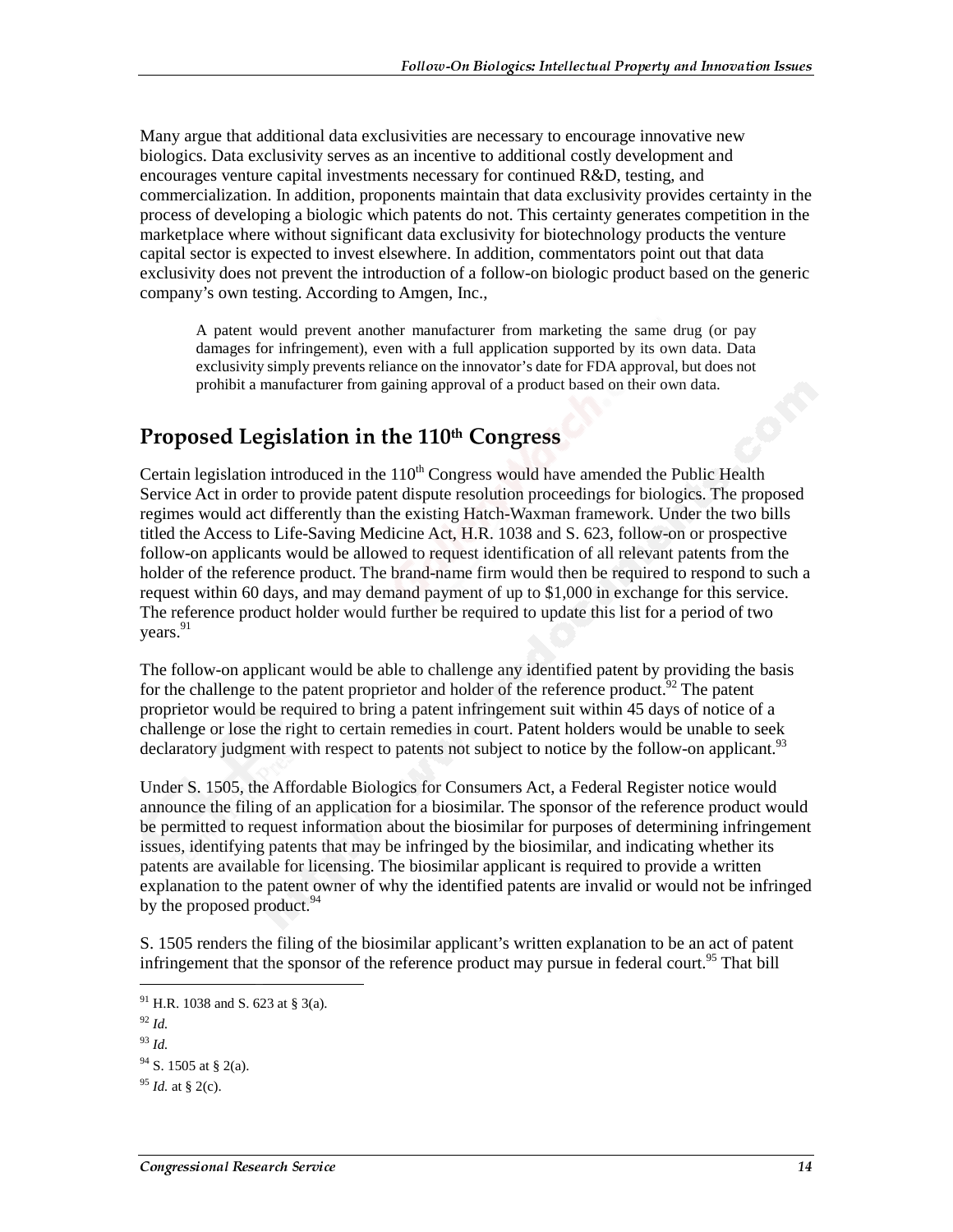further stipulated that a patent designated to be available for licensing by the sponsor of the reference product may not be the subject of a declaratory judgment action prior to the approval of the application for a biosimilar.<sup>96</sup> Otherwise the biosimilar applicant is barred from commencing a declaratory judgment action at a time later than 18 months of the application's filing date, or at a time later than 60 days of its explanation of its patent position to the reference product sponsor provided that explanation took place within 18 months of the application's filing date.

The Biologics Price Competition and Innovation Act of 2007, S. 1695, also included specialized patent dispute resolution procedures. Under S. 1695, the follow-on applicant must provide attorneys for the owner of the reference product with confidential information relevant to a patent infringement determination within 20 days after the Secretary publishes a notice that an application has been accepted for review. Within 60 days of the date of receipt of that information, the reference product sponsor is then required to identify patents that it deems relevant to the biosimilar or interchangeable product. The reference product sponsor is required to update this list with any patents it subsequently acquires. The biosimilar or interchangeable product applicant is then allowed 60 days to provide the reference product sponsor with a list of patents it deems relevant to the reference product. The biosimilar or interchangeable product applicant must also state either that it will not market its product until the relevant patents have expired, or alternatively provide its views that the patents are invalid or would not be infringed. In the latter case, the reference product sponsor or interested third party must provide the biosimilar or interchangeable product applicant with a response concerning the infringement and validity of those patents within 60 days. The parties are then required to engage in good faith negotiations to agree on which patents will be the subject of a patent infringement action. If those negotiations do not result in an agreement within 15 days, the parties will exchange lists of relevant patents to be litigated, with at least one patent identified by the reference product sponsor being subject to litigation. The reference product sponsor may then commence patent infringement litigation within 30 days. The biosimilar or interchangeable product applicant must notify the reference product sponsor at least 180 days before it commences commercial marketing, and the reference product sponsor is allowed to seek a preliminary injunction at that time. Declaratory judgments are prohibited for either party unless the biosimilar or interchangeable product applicant fails to provide product and patent application as required, at which time the reference product sponsor may seek a declaratory judgment.

H.R. 5629, the Pathway for Biosimilars Act, required that within 30 days of the filing of a biosimilar application, the Secretary publish a notice of the application, and the follow-on applicant provide the reference product owner with information concerning the biosimilar product and its production. Within 60 days of the receipt of this information, the reference product sponsor would be required to identify patents that it deems relevant to the biosimilar product. The reference product sponsor is required to update this list with any patents it subsequently acquires. In addition, "interested third parties" may inform the biosimilar applicant of one of its relevant patents at any time, and then be entitled to obtain information concerning the follow-on product and its production. The interested third party is then provided 90 days to identify further relevant patents; as with the reference product sponsor, the interested third party must update this list with subsequently acquired patents. Reference product sponsors and interested third parties must

<sup>&</sup>lt;sup>96</sup> A declaratory judgment action is provided by a "federal or state law permitting parties to bring an action to determine their legal rights and positions regarding a controversy not yet ripe for adjudication...." *Black's Law Dictionary* (8th ed. 2004). In the context of patents, an action for declaratory judgment potentially would allow a biosimilar applicant to "clear the air by suing for a judgment that would settle the conflict of interests" with the owner of the reference product. *Arrowhead Indus. Water, Inc. v. Ecolochem, Inc.*, 846 F.2d 731, 735 (Fed. Cir. 1988).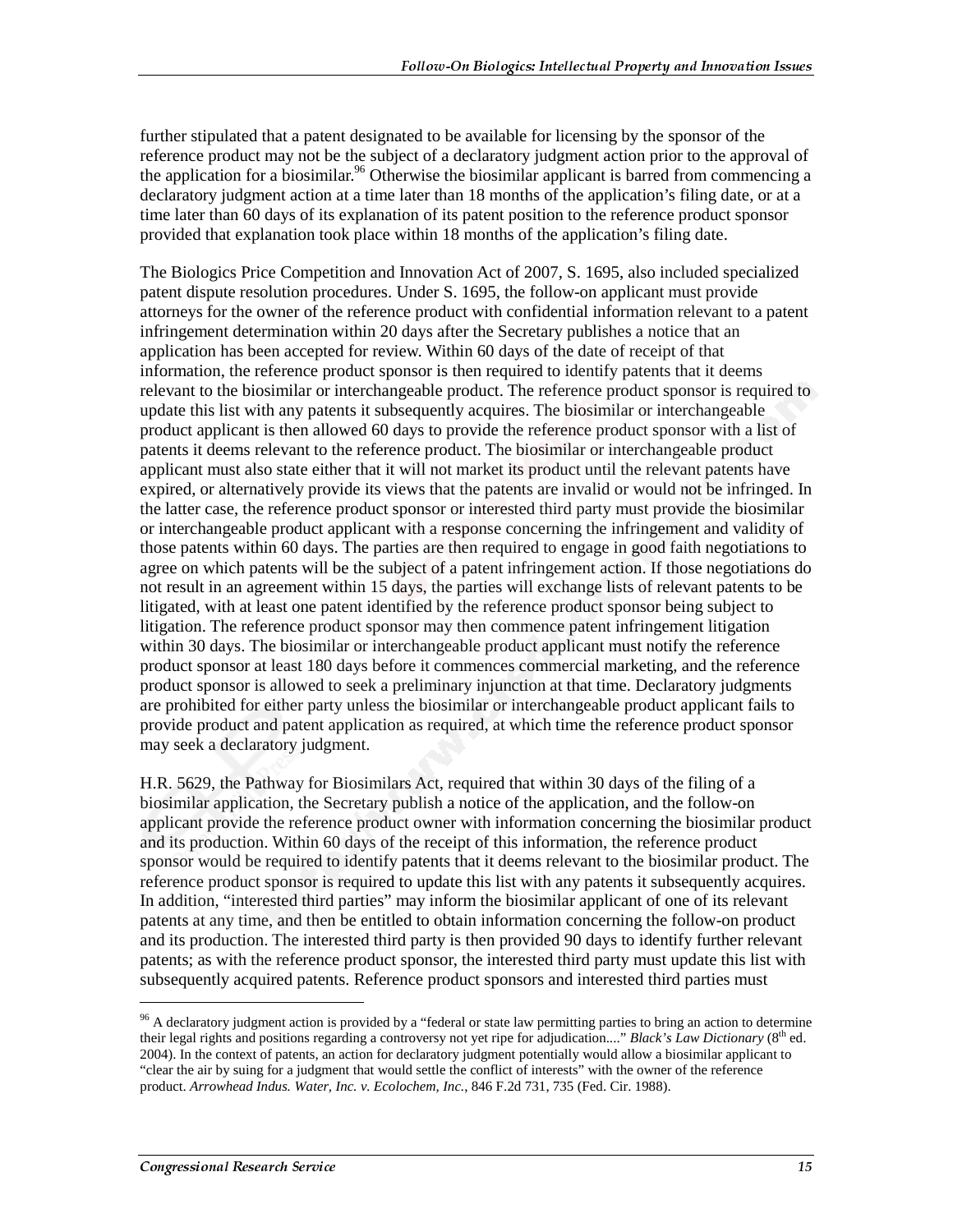additionally state why they believe the biosimilar product would infringe their patents. The biosimilar applicant is then allowed 45 days to state either that it will not market its product until the relevant patents have expired, or alternatively provide its views that the patents are invalid or would not be infringed. In the latter case, the reference product owner of the interested third party may commence a patent infringement lawsuit against the biosimilar applicant within 60 days. Follow-on applicants would be unable to seek declaratory judgment with respect to patents that are subject to notice and explanation by their owners until the later of 120 days after the explanation is provided, or 3 years prior to the expiration of marketing exclusivity.

In addition to patent dispute resolution proceedings, several of the bills introduced in the  $110<sup>th</sup>$ Congress provided for data exclusivities that would be awarded to brand-name firms. These data exclusivities would prevent the FDA from approving a follow-on version of the brand-name firm's product until a certain period of time had elapsed. Under S. 1695, a brand-name product would receive 12 years of exclusive data rights, at which time the FDA would be permitted to approve a follow-on biologic. H.R. 1956 also called for 12 years of data exclusivity, although this period may be extended to 15 years if the reference product obtains further marketing approval for a new indication and "provides a significant clinical benefit in comparison with existing therapies." The proposal of S. 1505 is similar to that of H.R. 1956, although S. 1505 called for a period of 16 (rather than 15) years in the event of approval of new indication with a significant clinical benefit.

H.R. 5629 would not allow the approval of an application for a follow-on biologic until at least 12 years after licensing of the reference product. For pediatric applications, the approval would not become effective until 12 years and 6 months after approval of the reference product. Pediatric exclusivity must be determined by the FDA no later than 9 months prior to the expiration of the initial marketing exclusivity period or no additional pediatric exclusivity will be awarded. In addition, the data exclusivity period is extended to 14 years if, during the 8-year period following licensing of the reference product, approval of a new indication which would provide significant improvement in treatment, diagnosis, or prevention. For pediatric applications, approval of the follow-on biologic application would not become effective until 14 years and 6 months after approval of the reference product provided that the pediatric exclusivity is determined by FDA no later than 9 months prior to the end of the initial marketing exclusivity period.

Several of the bills also proposed the creation of a marketing exclusivity that would be awarded to the sponsor of a particular follow-on biologic that was the first to obtain FDA marketing approval. Under S. 1695, following the award of marketing approval to the first *interchangeable* product, the FDA is prevented from approving additional interchangeable products for the shortest of (1) one year after it is marketed, (2) 18 months after a litigation outcome favorable to the first approved interchangeable product applicant, (3) 18 months after marketing approval if the first approved interchangeable product applicant is not sued for patent infringement, or (4) 42 months after marketing approval if the first approved interchangeable product applicant has been sued and the litigation is ongoing. In contrast, H.R. 1038 and S. 623 would allow the first interchangeable biological product to enjoy a marketing exclusivity period equal to the shortest of (1) 180 days after it is marketed, (2) one year after a litigation outcome favorable to the first approved interchangeable product applicant, (3) one year after marketing approval if the first approved interchangeable product applicant is not sued for patent infringement, or (4) 36 months after marketing approval if the first approved interchangeable product applicant has been sued and the litigation is ongoing. H.R. 5629 would permit the first interchangeable follow-on biologic a marketing exclusivity period of 24 months after the latter of either the date of the first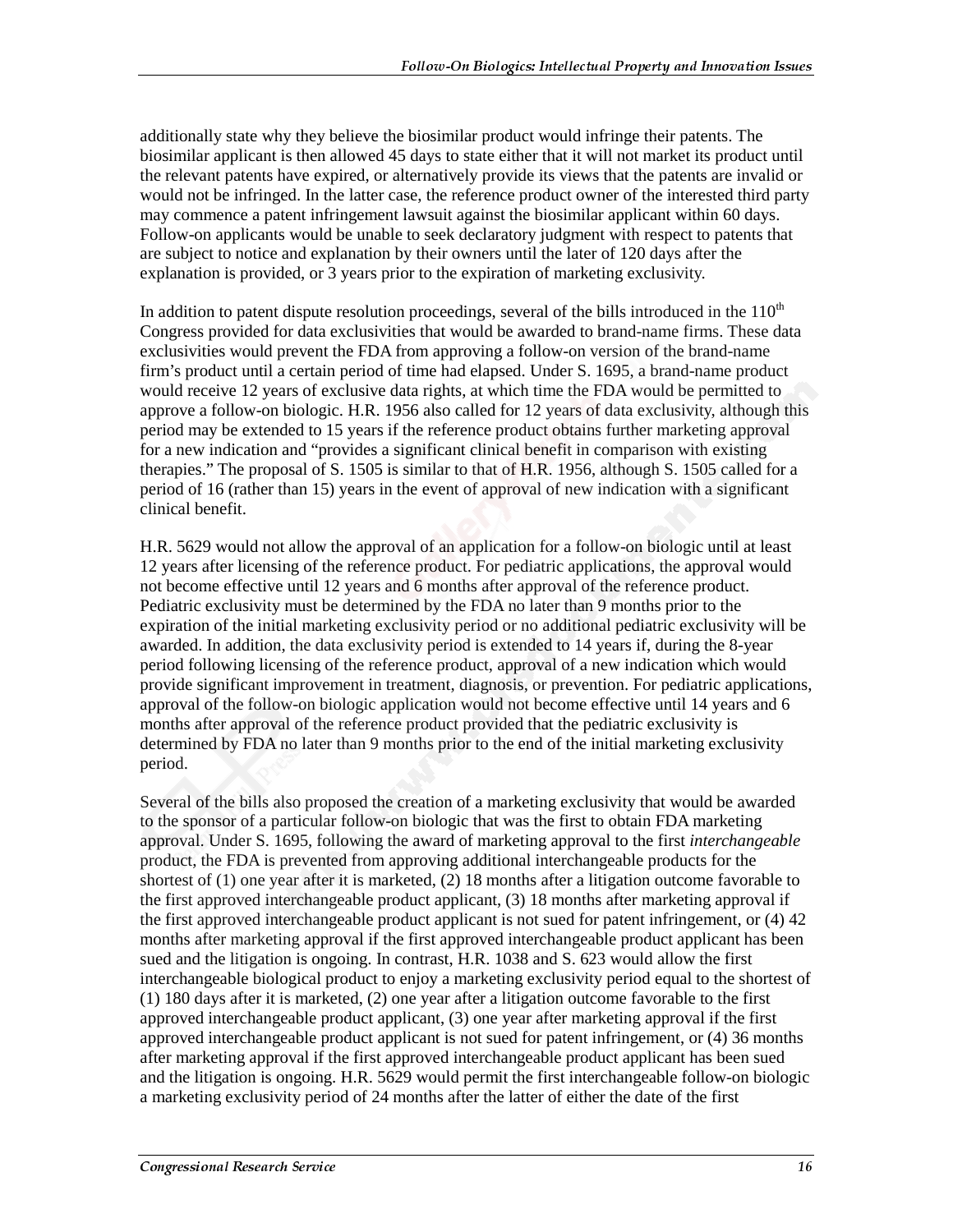commercial marketing of the interchangeable product, or, if marketed before interchangeability is determined, the date that the product is determined to be interchangeable.

# **Innovation Issues**

Patents have been particularly significant to the pharmaceutical industry. Creation of an expedited approval process for generic versions of traditional chemical drugs that have come off patent has been deemed very successful in bringing lower-cost versions of innovator products to the marketplace. However, while many biopharmaceuticals are now poised to lose, or recently have lost, patent protection, additional considerations not associated with typical chemical drugs may be brought into play in determining the success of efforts to bring similar, less expensive biotechnologies to the marketplace. Questions for policymakers remain as to whether or not an expedited approval process for biopharmaceuticals will result in a competitive market for these products similar to that created by the Hatch-Waxman Act for chemical drugs. The high costs associated with manufacturing biologics, the scale of additional clinical trials required for FDA marketing approval, and other marketing considerations may affect the availability of lower-cost versions of these products. The section below discusses the role of patents in innovation and the particular situation in the pharmaceutical industry. It then explores some of the unique issues associated with the manufacture and marketing of follow-on biologics to provide a context within which to assess various legislative options.

### Patents and Innovation

Patent ownership is perceived to be an incentive to innovation, the basis for the technological advancement that contributes to economic growth. Article I, Section 8, Clause 8 of the U.S. Constitution states: "The Congress Shall Have Power... To promote the Progress of Science and useful Arts, by securing for limited Times to Authors and Inventors the exclusive Right to their respective Writings and Discoveries...." Although not without question, patents are widely thought to encourage innovation by simultaneously protecting the inventor and fostering competition. They provide the inventor with a right to exclude others, temporarily, from use of the invention without compensation. Patents generally give the owner an exclusive right for 20 years (from date of filing) to further develop the idea, commercialize a product or process, and potentially realize a return on the initial investment. Concurrently, the process of obtaining a patent places the concept in the public arena. As a disclosure system, the patent can, and often does, stimulate other firms or individuals to invent "around" existing patents to provide for parallel technical developments or meet similar market needs.

The grant of a patent does not necessarily provide the owner with an affirmative right to market the patented invention. Pharmaceutical products are also subject to marketing approval by the Food and Drug Administration. Federal laws typically require that pharmaceutical manufacturers demonstrate that their products are safe and effective in order to bring these drugs to the marketplace. Issuance of a patent by the U.S. Patent and Trademark Office and FDA marketing consent are distinct events that depend upon different criteria.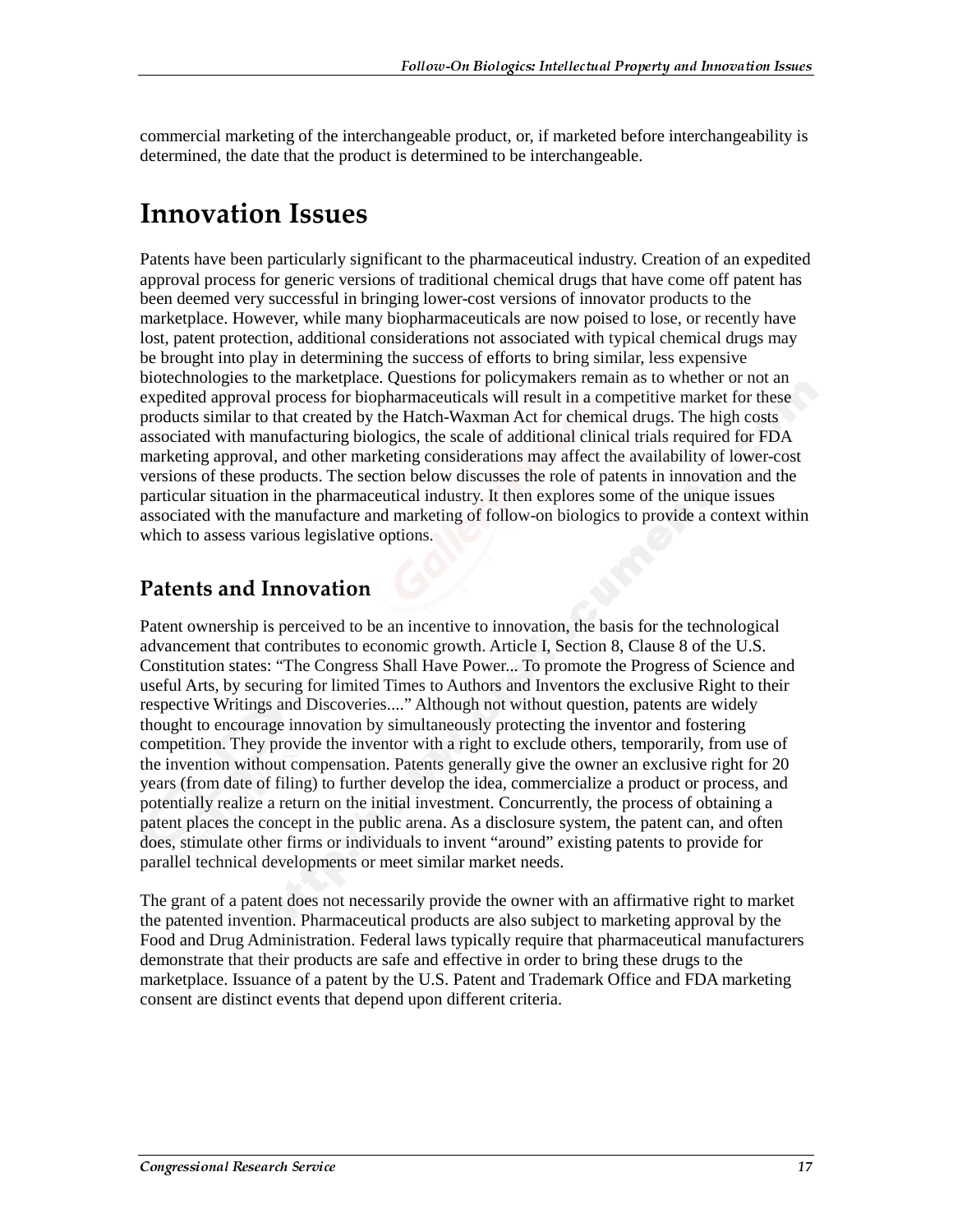The patent system has dual policy goals—providing incentives for inventors to invent and encouraging inventors to disclose technical information.<sup>97</sup> Disclosure requirements are factors in achieving a balance between current and future innovation through the patent process, as are limitations on scope, novelty mandates, and nonobviousness considerations.<sup>98</sup> Many observers believe that patents give rise to an environment of competitiveness with multiple sources of innovation, which is viewed by some experts as the basis for technological progress. This may be important because, as Professors Robert Merges and Richard Nelson found in their studies, in a situation where only "a few organizations controlled the development of a technology, technical advance appeared sluggish."<sup>99</sup>

Not everyone agrees that the patent system is a particularly effective means to stimulate innovation. Critics argue that patents provide a monopoly that induces additional social costs. Some observers believe that the patent system encourages industry concentration and presents a barrier to entry in some markets.<sup>100</sup> Others believe that the patent system too frequently attracts speculators who prefer to acquire and enforce patents rather than engage in socially productive  $\arct{activity}$ <sup>101</sup> Still other commentators suggest that the patent system often converts pioneering inventors into technological suppressors, who use their patents to block subsequent improvements and thereby impede technological progress.<sup>102</sup>

#### Role of Patents in Pharmaceutical R&D

The utility of patents to companies varies among industrial sectors. Patents are perceived by pharmaceutical companies as critical to the drug industry. That may reflect the nature of R&D performed in this sector, where the resulting patents are more detailed in their claims and therefore easier to defend.<sup>103</sup> In contrast, one study found that in the aircraft and semiconductor industries patents are not the most successful mechanism for capturing the benefits of investments. Instead, lead time and the strength of the learning curve were determined to be more important.<sup>104</sup> Research undertaken by Professor Wesley Cohen and his colleagues demonstrated

<sup>97</sup> Robert P. Merges, "Commercial Success and Patent Standards: Economic Perspectives on Innovation," *California Law Review*, July 1988, 876.

<sup>98</sup> Keneth W. Dam, "The Economic Underpinnings of Patent Law," *Journal of Legal Studies*, January 1994, 266-267. Scope is determined by the breath of the claims made in a patent. Claims are the technical descriptions associated with the invention. In order for an idea to receive a patent, the law requires that it be "new, useful [novel], and nonobvious to a person of ordinary skill in the art to which the invention pertains."

<sup>99</sup> Robert P. Merges and Richard R. Nelson, "On the Complex Economics of Patent Scope," *Columbia Law Review*, May 1990, 908.

<sup>&</sup>lt;sup>100</sup> See John R. Thomas, "Collusion and Collective Action in the Patent System: A Proposal for Patent Bounties," *University of Illinois Law Review*, 2001, 305.

<sup>101</sup> *Id.*

<sup>102</sup> *On the Complex Economics of Patent Scope*, 839.

<sup>103</sup> *Id.*, 255 and 257. *See also*: Edwin Mansfield, "Intellectual Property Rights, Technological Change, and Economic Growth," in *Intellectual Property Rights and Capital Formation in the Next Decade*, eds. Charles E. Walker and Mark A. Bloomfield (New York: University Press of American, 1988), 12 and 13.

<sup>&</sup>lt;sup>104</sup> Richard C. Levin, Alvin K. Klevorick, Richard R. Nelson, and Sidney G. Winter. "Appropriating the Returns for Industrial Research and Development," *Brookings Papers on Economic Activity*, 1987, in *The Economics of Technical Change*, eds. Edwin Mansfield and Elizabeth Mansfield (Vermont, Edward Elgar Publishing Co., 1993), 253.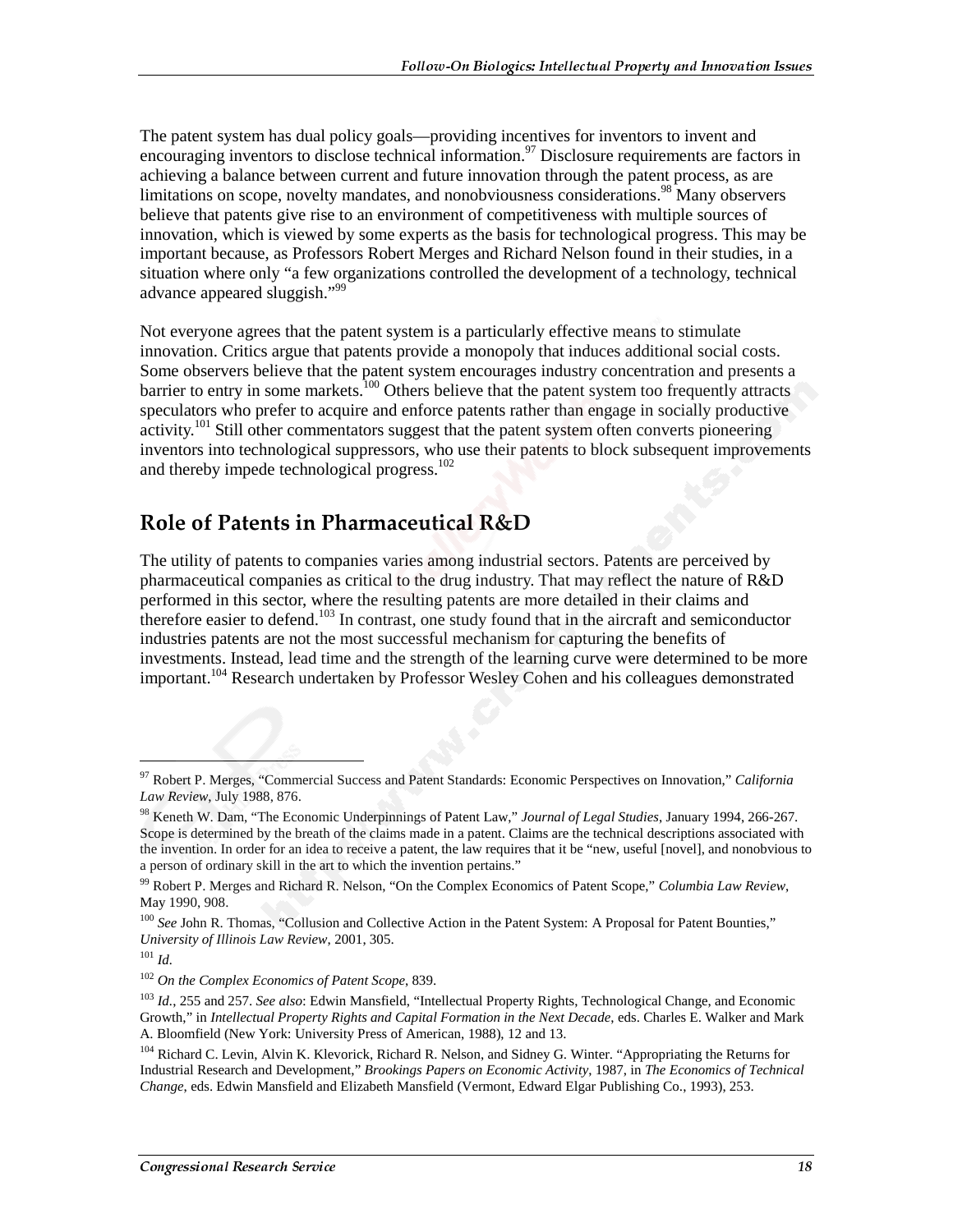that patents were considered the most effective method to protect inventions in the drug industry when biotechnology is included. $105$ 

The high cost of drug development and the concomitant uncertainty associated with clinical trials necessary for marketing approval lends significance to patents in the pharmaceutical arena. Studies by Joseph DiMasi of Tufts University and others published in 2003 estimated that the capitalized cost of bringing a new drug (defined as a "new molecular entity" rather than a new formulation of an existing pharmaceutical product) to the point of marketing approval was \$802 million (2000 dollars).<sup>106</sup> Additional research done by Federal Trade Commission analysts found the costs to be even higher; between \$839 million and \$868 million (2000 dollars).<sup>107</sup> At the same time, the total capitalized costs appear to be growing at an annual rate of 7.4% above general price inflation.<sup>108</sup>

A large portion of new drug costs (in terms of money and time) is associated with the size and breath of clinical trials necessary to obtain FDA marketing approval. According to a study supported by the Federal Reserve of Boston, only 10% of potential drug candidates reach the human trial phase and only a small portion of these actually reach the market.<sup>109</sup> In research presented at a conference sponsored by the Federal Reserve Bank of Dallas, Duke University's Henry Grabowski found that only 1% of drug compounds reach the human trial stage and 22% of those entering clinical trials receive FDA approval.<sup>110</sup> Professor Iain Cockburn notes that "as drug discovery became more science-intensive, ... it became not just more expensive but also more difficult to manage."<sup>111</sup> Furthermore, returns to new drug introductions vary widely and some experts have found that the median new drug does not bring in sufficient profits to cover the costs of bringing the product to the marketplace.<sup>112</sup> According to research by Professors Grabowski, John Vernon, and DiMasi, only 34% of new drugs (new chemical entities) introduced generated profits that equaled the industry average  $R&D \ cost$ .<sup>113</sup>

<sup>105</sup> Wesley M. Cohen, Richard R. Nelson, and John P. Walsh, *Protecting Their Intellectual Assets: Appropriability Conditions and Why U.S. Manufacturing Firms Patent (or Not)*, NBER Working Paper 7552, Cambridge, National Bureau of Economic Research, February 2000, available at http://www.nber.org/papers/w7552.

<sup>&</sup>lt;sup>106</sup> Joseph A. DiMasi, Ronald W. Hansen, and Henry G. Grabowski. "The Price of Innovation: New Estimates of Drug Development Costs," 22 *Journal of Health Economics,* 2003. Capitalized cost includes the "time cost" associated with an investment and the cost of testing drug products that fail.

<sup>107</sup> Christopher P. Adams and Van V. Brantner, *Estimating the Costs of New Drug Development: Is it Really \$802m?*, Federal Trade Commission, December 2004, available at http://media.romanvenable.net/images/drugCost.pdf.

<sup>108</sup> *The Price of Innovation: New Estimates of Drug Development Costs*, 180.

<sup>109</sup> Carrie Conway, "The Pros and Cons of Pharmaceutical Patents," *Regional Review*, Federal Reserve Bank of Boston, March, 2003, available at http://www.findarticles.com.

<sup>110</sup> Henry G. Grabowski, "Patents, Innovation, and Access to New Pharmaceuticals," *Journal of International Economic Law,* 2002, 851.

<sup>111</sup> Iain Cockburn, "The Changing Structure of the Pharmaceutical Industry," *Health Affairs*, January/February 2004, 15.

<sup>&</sup>lt;sup>112</sup> Henry G. Grabowski, "Patents and New Product Development in the Pharmaceutical and Biotechnology Industries," *Science and Cents: Exploring the Economics of Biotechnology*, Proceedings of a 2002 Conference, Federal Reserve Bank of Dallas, 95-96 available at http://www.dallasfed.org/research/pubs/science/grabowski.pdf; and Henry Grabowski, John Vernon, and Joseph A. DiMasi, "Returns on Research and Development for 1990s New Drug Introductions," 20 *Pharmacoeconomics*, 2002.

<sup>&</sup>lt;sup>113</sup> Henry Grabowski, John Vernon, and Joseph A. DiMasi, "Returns on Research and Development for 1990s New Drug Introductions," 20 *Pharmacoeconomics*, 2002, 23.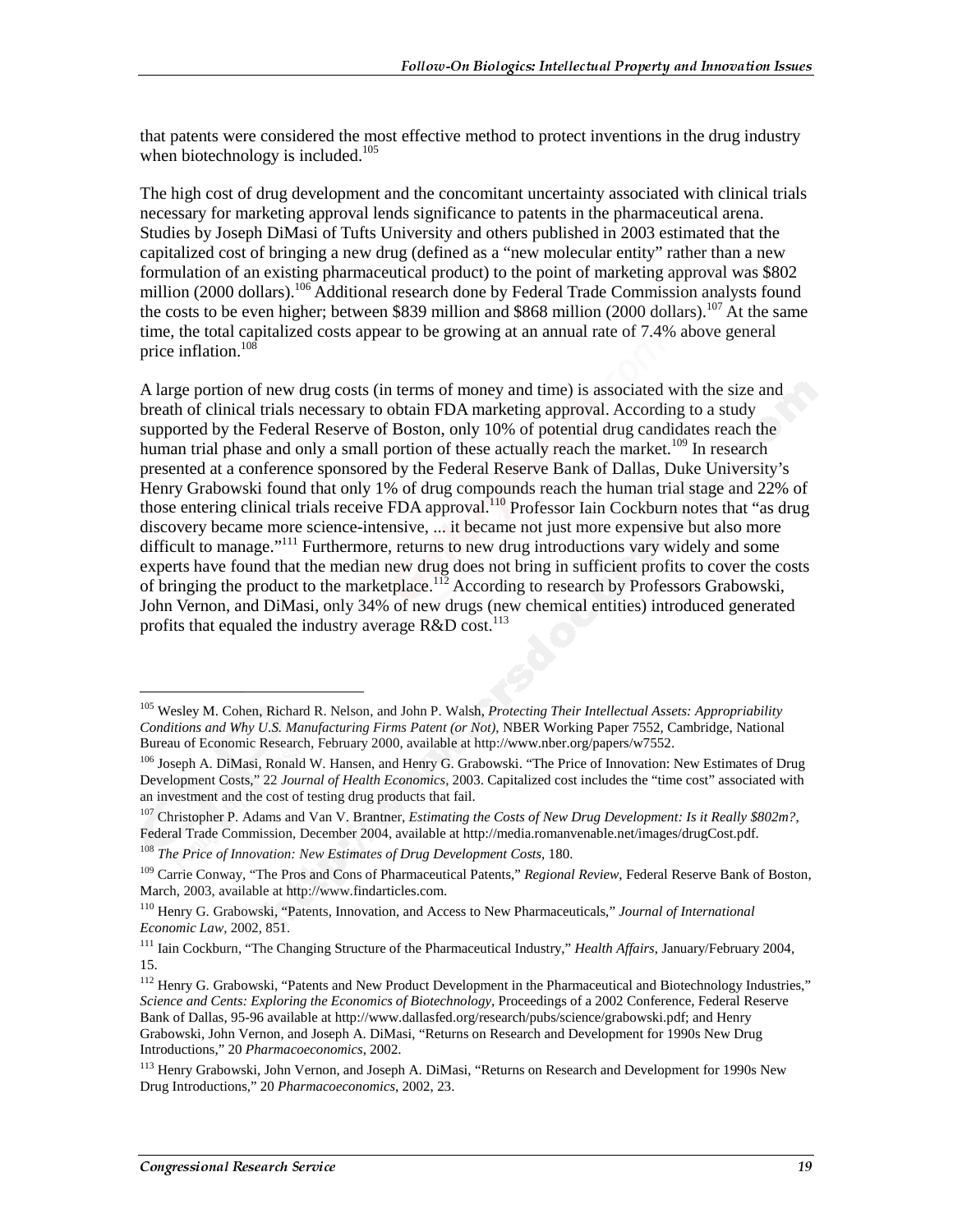The degree to which industry perceives patents as effective has been characterized as "positively correlated with the increase in duplication costs and time associated with patents."<sup>114</sup> In certain industries, patents significantly raise the costs incurred by nonpatent holders wishing to use the idea or invent around the patent—an estimated 40% in the pharmaceutical sector, 30% for major new chemical products, and 25% for typical chemical goods—and are thus viewed as significant. However, in other industries, patents have much smaller impact on the costs associated with imitation (e.g., in the 7%-15% range for electronics), and may be considered less successful in protecting resource investments. $115$ 

The significant costs of pharmaceutical  $R&D$ , coupled with the uncertainty of the clinical trial process, lend consequence to patents in this area because "the disparity between the investments of innovators and those of imitators is particularly large in pharmaceuticals—almost as large as when software pirates simply copy the diskettes of an innovator."<sup>116</sup> While the capitalized cost of developing a new drug to the point of market approval is estimated at over \$800 million, it takes only between \$1 million and \$2 million to obtain approval for a generic version of the chemically synthesized pharmaceutical.<sup>117</sup> This difference is a result of the costs associated with clinical trials needed to demonstrate the safety and efficacy of a new drug, data that could be utilized by generic companies if not protected by a patent.<sup>118</sup>

#### **Manufacturing Considerations**

As discussed above, biotechnology drugs are characterized by their manufacturing process such that:

The manufacturing process for each biologic defines, to a significant extent, the product because biologics are based on living cells or organisms whose metabolisms are inherently variable. Moreover, apparently small differences between manufacturing processes can cause significant differences in the clinical properties of the resulting products.<sup>119</sup>

This insures that the manufacture of biologics will tend to be significantly more expensive than traditional chemically synthesized drugs.<sup>120</sup> The FDA is required to inspect the manufacturing facilities and processes involved in the production of biologics: "Unlike small-molecule manufacturing, biomanufacturers get approval for both the drug and the process used to make it, and that approval can take years."<sup>121</sup> Therefore, these facilities must be built and operational prior to the FDA approval process. According to FDA guidelines, "Issuance of a biologics license is a determination that the product, *the manufacturing process, and the manufacturing facilities*

<sup>114</sup> *Appropriating the Returns for Industrial Research and Development*, 269.

<sup>115</sup> Edwin Mansfield, Mark Schwartz, and Samuel Wagner. "Imitation Costs and Patents: An Empirical Study," *The Economic Journal*, December 1981, in *The Economics of Technical Change*, 270. *See also*: *Appropriating the Returns for Industrial Research and Development*.

<sup>116</sup> Federic M. Scherer, "The Economics of Human Gene Patents," 77 *Academic Medicine*, December 2002, 1352.

<sup>117</sup> *Patents, Innovation, and Access to New Pharmaceuticals*, 852.

<sup>118</sup> *The Economics of Human Gene Patents*, 1352.

<sup>119</sup> *Biologics: Can There Be Abbreviated Applications, Generics, or Follow-On Products*?

<sup>120</sup> *The Market For Follow-On Biologics: How Will It Evolve?*, 1293; and *The Long and Winding Road to Biologic Follow-ons*, 24.

<sup>121</sup> Alison McCook, "Manufacturing on a Grand Scale," *The Scientist*, February 14, 2005, available at http://www.thescientist.com.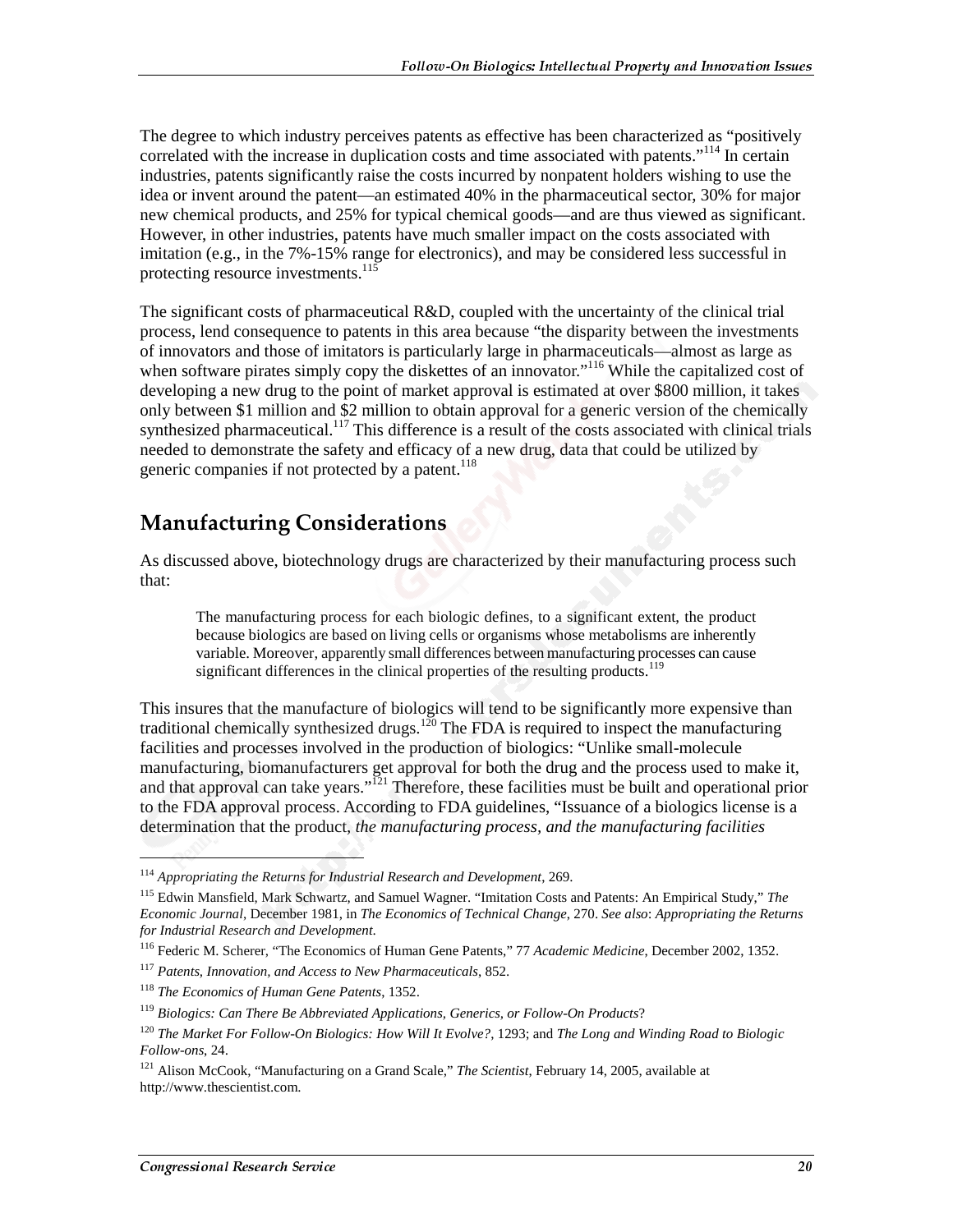[emphasis added] meet applicable requirements to ensure the continued safety, purity and potency of the product." $1^{22}$ 

It has been estimated that each large U.S.-based biologic "manufacturing facility costs between \$200 and \$400 million to build, and takes four years before gaining approval by the US Food and Drug Administration."<sup>123</sup> In addition, the cost of materials to manufacture biologics may be 20 to 100 times more than chemical drugs.<sup>124</sup> The production process for biologics typically takes longer than traditional drugs and may take eight to nine months.<sup>125</sup>

Altering the manufacturing process in any way tends to require that validation be repeated.<sup>126</sup> One commentator stated: "It's hard to predict how process variations will change a product's safety or effectiveness."<sup>127</sup> This is a result of the incidence of impurities arising from changes in the method of production and the increased opportunity of adverse immune reactions.<sup>128</sup> It is difficult to find and identify impurities in biologics as, to date, simple tests do not exist. Thus, there are often additional costs associated with preventing impurities from entering into the production process.<sup>129</sup> Some experts argue that there is also a need for additional clinical (human) trials to insure that any changes to the production process do not result in impurities that are harmful.<sup>130</sup> However, generic manufacturers assert that they can maintain high standards in the manufacturing process to insure similar products that are safe and effective.<sup>131</sup>

# **Clinical Trials**

 $\overline{a}$ 

The scale and extent of clinical trials necessary to approve follow-on biologics is expected to factor into whether or not this industry will provide the cost savings needed to be viable.<sup>132</sup> The varied characteristics of individual biologic products may make it likely that regulatory and developmental requirements for follow-on products will need to reflect each individual situation.<sup>133</sup> Innovator and generic manufacturers appear to agree that "Unlike small-molecule

<sup>122</sup> U.S. Food and Drug Administration, *Frequently Asked Questions About Therapeutic Biological Products*, July 26, 2006, available at http://www.fda.gov/cder/biologics/qa.htm.

<sup>123</sup> *Manufacturing on a Grand Scale.*

<sup>124</sup> *The Market For Follow-On Biologics: How Will It Evolve?,* 1293.

<sup>125</sup> *The Long and Winding Road to Biologic Follow-ons*, 24.

<sup>126</sup> *Manufacturing on a Grand Scale*.

<sup>127</sup> William Alpert, "Biotech's Next Challenge," *SmartMoney.com*, May 22, 2006, available at http://www.smartmoney.com/barrons/index.cfm?story=20060522.

<sup>&</sup>lt;sup>128</sup> Joshua W. Devine, Richard R. Cline, and Joel F. Farley, "Follow-on Biologics: Competition in the Biopharmaceutical Marketplace," *Journal of the American Pharmacists Association*, March/April 2006, 194.

<sup>&</sup>lt;sup>129</sup> Gurdeep Singh Shah, "The Current Market for Generic Biologics," International Biopharmaceutical Association, June 2006, available at http://www.ibpassociation.org/IBPA\_articles/jun2006issue/ The\_Current\_Market\_for\_Generic\_Biologics.htm.

<sup>130</sup> *Biologics: Can There Be Abbreviated Applications, Generics, or Follow-On Products?*

<sup>131</sup> *Proposed Legislation for Follow-On Biologic Pharmaceuticals in the US*.

<sup>&</sup>lt;sup>132</sup> "Delay in U.S. Regulatory Approval Significantly Lowers Forecast for BioGenerics Market to \$2.3 Billion," *Business Wire*, November 22, 2005.

<sup>133</sup> John Ansell, "Biogenerics Part I: Set to Make Real Inroads or Not?," *PharmaWeek*, January 26, 2006, available at http://www.pharmaweek.com?Exclusive\_Content/1\_26.asp.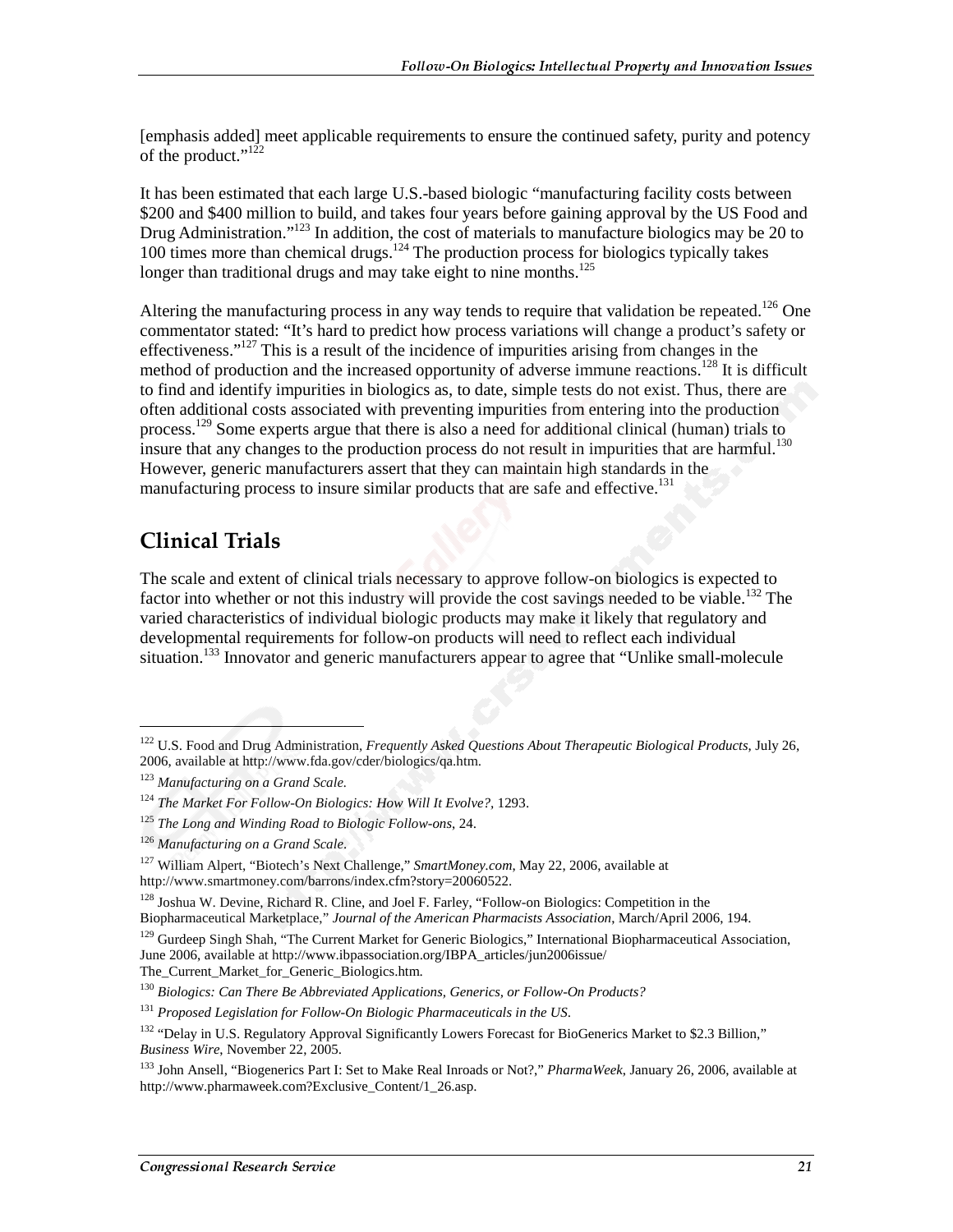copycats, for biogenerics, the nature and extent of the data needed will also depend very much on the product involved: regulatory guidelines must be defined product by product."<sup>134</sup>

Generic biotechnology manufacturers assert that extensive new clinical trials would not be necessary in an expedited approval process but should be considered on a case-by-case basis, as discussed previously. Innovator companies dispute this. The nature of biologics has resulted in longer mean clinical development time for these products when compared with traditional drugs.<sup>135</sup> If additional clinical trials are necessary to demonstrate "sameness," effectiveness, and safety, estimates are that it may take twice the time to develop a follow-on biopharmaceutical than a chemical generic with a cost that some expect to be 8-100 times higher than that associated with a traditional generic product.<sup>136</sup> Phase III trials are the most expensive of the required trials and any additional requirements for follow-on biologics likely would increase the cost to the public. $^{137}$ 

### **Marketing Concerns**

Several commentators have suggested that marketing costs associated with follow-on biologics will be higher than with traditional generics because of the need to convince doctors that these products generate similar results.138 If the follow-on biopharmaceutical cannot be termed equivalent to the brand name drug, doctors and pharmacists may not be able to readily substitute:

Marketing and patient support are more important for biosimilars, favouring companies with significant financial resources and who have had experience in marketing branded products. The generics market has historically used prices to secure market share, so it is important for biosimilar developers to understand and act on these factors. Early-stage success in the biosimilars market, however, is more dependent on the speed to market and successful marketing strategies.<sup>139</sup>

The greater the number of generic alternatives, the less the cost. However, biologics may not generate multiple follow-on products for the same brand name biopharmaceutical because of the higher costs associated with bringing these drugs to the marketplace. Price differentials associated with follow-on products may not be as great as with other generics because of the large initial costs related to establishing manufacturing facilities and performing any additional clinical studies necessary for FDA approval. Therefore, the makers of follow-on products would be expected to charge higher prices and generate more profits than the typical generic firm.<sup>140</sup> In addition, "Financial and scientific barriers might prevent the cutthroat price wars fought in the traditional generic market."141 A study by Kalorama Information (*The Market for Generic* 

<sup>134</sup> *Id.*

<sup>135</sup> *The Market For Follow-On Biologics: How Will It Evolve?*, 1293.

<sup>136</sup> IMS Health, "Biogenerics: A Difficult Birth?," May 18, 2004 available at http://www.imshealth.com/web/content/ 0,3148,64576068\_63872702\_70261000\_71026746,00.html.

<sup>137</sup> Ernst & Young, "Coming of Age," *Beyond Boarders*, 2005, available at http://www.ey.com/beyondboarders.

<sup>138</sup> *The Long and Winding Road to Biologic Follow-ons*, 24.

<sup>&</sup>lt;sup>139</sup> Mark J. Belsey, Laura M. Harris, Romita R. Das, and Joanna Chertkow, "Biosimilars: Initial Excitement Gives Way to Reality," *Nature Reviews Drug Discovery*, July 2006, available at http://www.nature.com/nrd/journal/v5/n7/full/ nrd2093.html.

<sup>140</sup> William Alpert, "Biotech's Next Challenge," *SmartMoney.com*, May 22, 2006, available at http://smartmoney.com/ print/index.cfm?printcontent=/barrons/index.cfmstory=20060522.

<sup>141</sup> *Id.*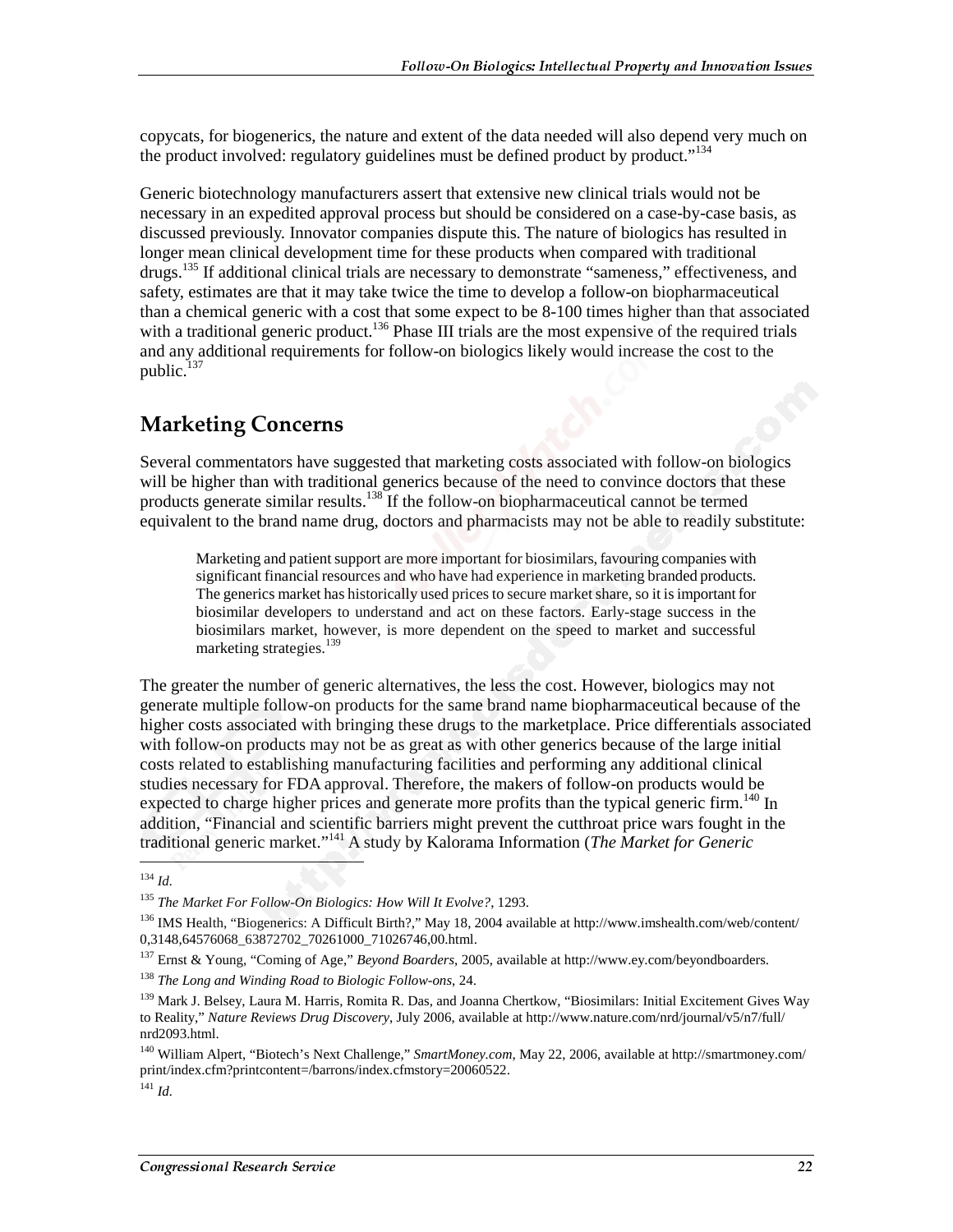*Biologics: Issues, Trends, and Market Potential*, June 1, 2005) estimated that follow-on products will sell for only 10-20% less than the brand name biologic, not the 40-80% reduction in price generally seen with chemical drug generics.<sup>142</sup> A Merrill Lynch analysis<sup>143</sup> estimated prices 20%-30% below the brand biologic for the first biosimilar to be marketed while a report by Citizens Against Government Waste<sup>144</sup> estimated savings of 10%-25% over the brand biologic price in the first year and 25%-47% by the fifth year after introduction of a follow-on drug.

#### **Additional Observations**

If alternative mechanisms for accelerated approval of follow-on biologics are legislated, many experts argue that the cost savings will not be as substantial as those generated by typical generic drugs. High manufacturing costs, the need for additional safety and efficacy trials to test these products, and augmented marketing efforts directed at doctors and patients to encourage the use of similar, but not identical drugs, are expected to add to the prices associated with the follow-on product. The differences between biologics and other drugs

in turn lead to important differences in the economics of discovery, development, manufacturing, and distribution for drugs and biologics. Consequently, this could lead to different economic outcomes in terms of average prices, number of competitors, returns on spending for research and development  $(R&D)$ , and other market measures.<sup>145</sup>

Some commentators are concerned that an expedited generic approval process similar to that established in the Hatch-Waxman Act may raise issues associated with the affect of patent challenges on biotechnology companies, many of which do not make a profit. How might this impact upon innovation in this sector? It has been argued that "[n]inety percent of biotech companies are surviving on venture capital, do not yet have a single product on the market, and are working hard to move products through preclinical discovery and chemistry to clinical investigation and then through FDA approval."146 Often, a firm's intellectual property is its primary asset, particularly through the drug development stage, and typically is utilized to raise funds for additional R&D. Thus, several experts maintain that defending patents may divert support from on-going innovation, especially in small companies that make up a significant portion of the biotechnology sector.

Other experts argue that "Opening up biotech drugs to the prospect of generic competition *after* [emphasis added] patents expire may even spark innovation—forcing biotech companies to come up with improved versions of existing drugs that perhaps require less-frequent dosing, have fewer side effects or hang around the body longer, making them more effective.<sup>5,147</sup> However, the ability of brand name companies to bring out improved versions of their initial biologic may dampen

<sup>142</sup> Susan J. Ainsworth, "Biopharmaceuticals," *Chemical and Engineering News*, June 6, 2005, 21-29.

<sup>143</sup> Merrill Lynch, *Biogenerics: Big Opportunities, Small Threat*, September 6, 2006.

<sup>144</sup> Everett Ehrlich and Elizabeth L. Wright, *Biogenerics: What They Are, Why They Are Important, and Their Economic Value to Taxpayers and Consumers*, Citizens Against Government Waste, May 2, 2007.

<sup>145</sup> *The Market For Follow-On Biologics: How Will It Evolve?*, 1292.

<sup>146</sup> *See* Weintraub, *supra.*

<sup>147</sup> Scott Gottlieb, *Biologics Warfare*, May 6, 2005, available at http://www.aei.org/publication22467.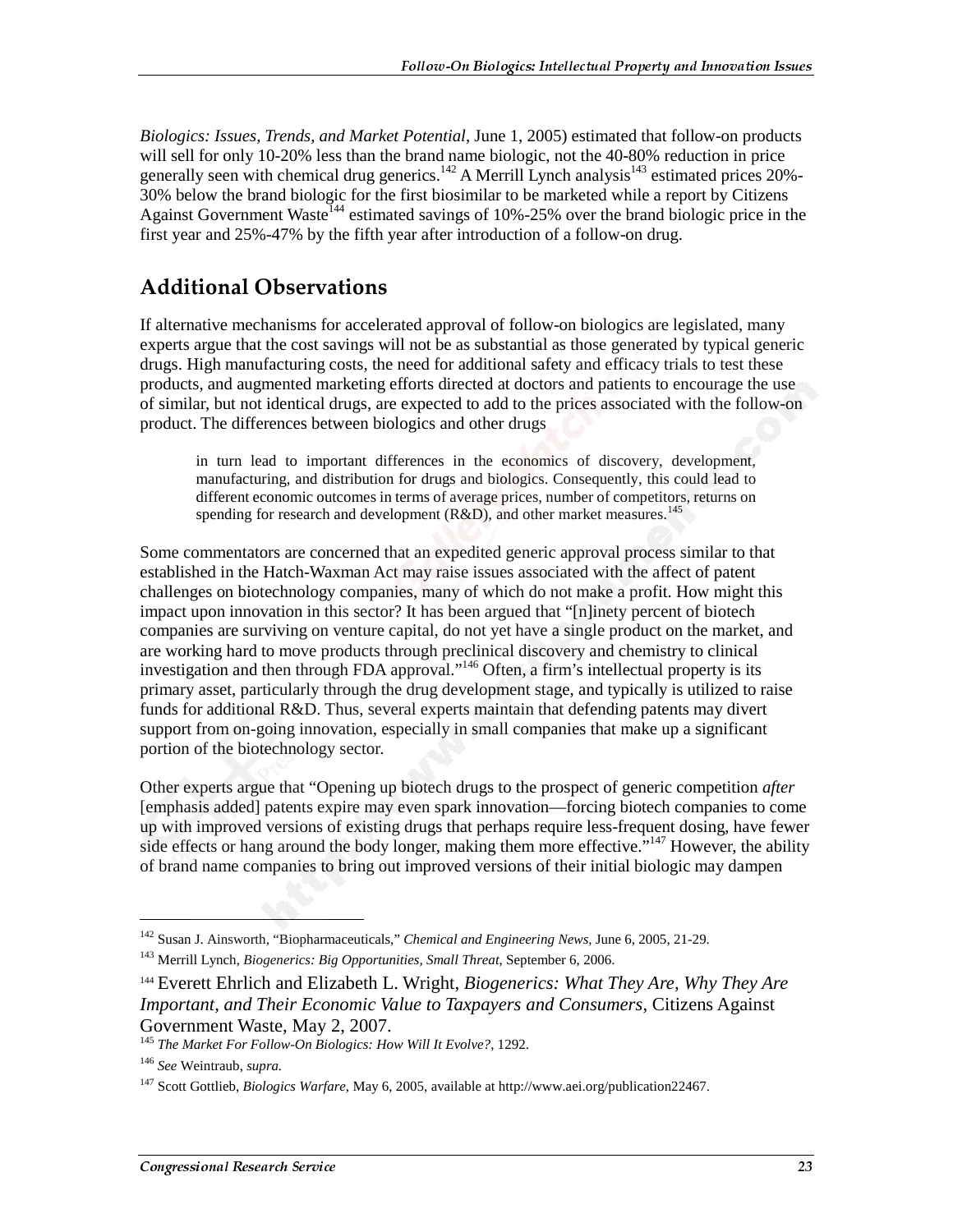development of follow-on products.<sup>148</sup> Because biotechnology is advancing so quickly, improvements in existing products may dissuade generic firms from making follow-on products that require large investments in manufacturing plants and clinical trials.<sup>149</sup> Patients may just switch to the next generation brand name drug.

A question remains whether or not multiple companies will invest the time and money necessary to develop follow-on biologics:

The scope of the requirements means that, in organizational terms, the development of biogenerics demands a culture and mentality closer to that of proprietary pharmaceutical developers than to that of conventional generics firms.... If regulatory demands for biogenerics prove exacting, then [established pharmaceutical] companies are probably better off developing entirely novel biotech products instead. The regulatory requirements for these products are usually much clearer, and in most cases, companies will stand to make far better commercial returns by taking this road.<sup>150</sup>

On the other hand,

One reason generics companies are dropping out of the race is the sheer scope of demands these projects require.... Generic companies also tend to be much less tolerant of delays and setbacks.... Given these circumstances, most generics companies will have a hard time coming to grips with the demands of biogenerics.<sup>151</sup>

If fewer companies chose to make follow-on products, there would be less competition in the marketplace resulting in reduced cost savings. This raises the issue of whether there are other, or additional mechanisms to encourage firms to produce lower cost follow-on biologics.

In accessing any potential legislative activity in this area, it might be important to consider how to facilitate follow-on products after patent expiration while continuing to encourage innovation in the brand name biopharmaceutical sector. The Hatch-Waxman Act attempted to build just such a balance between the introduction of widely available generic drugs with adequate incentives for investment in the development of new pharmaceuticals. Many policy and industry experts agree that the Hatch-Waxman Act has had a significant effect on the availability of generic substitutes for brand name drugs while investment in the development of new pharmaceuticals has continued. At issue is whether or not it is desirable to pursue, and possible to achieve, a similar balance of interests in the biopharmaceutical industry.

<sup>148</sup> *Biopharmaceuticals.*

<sup>149</sup> *Id.*

<sup>150</sup> *Biogenerics Part I: Set to Make Real Inroads or Not?*

<sup>151</sup> *Id.*